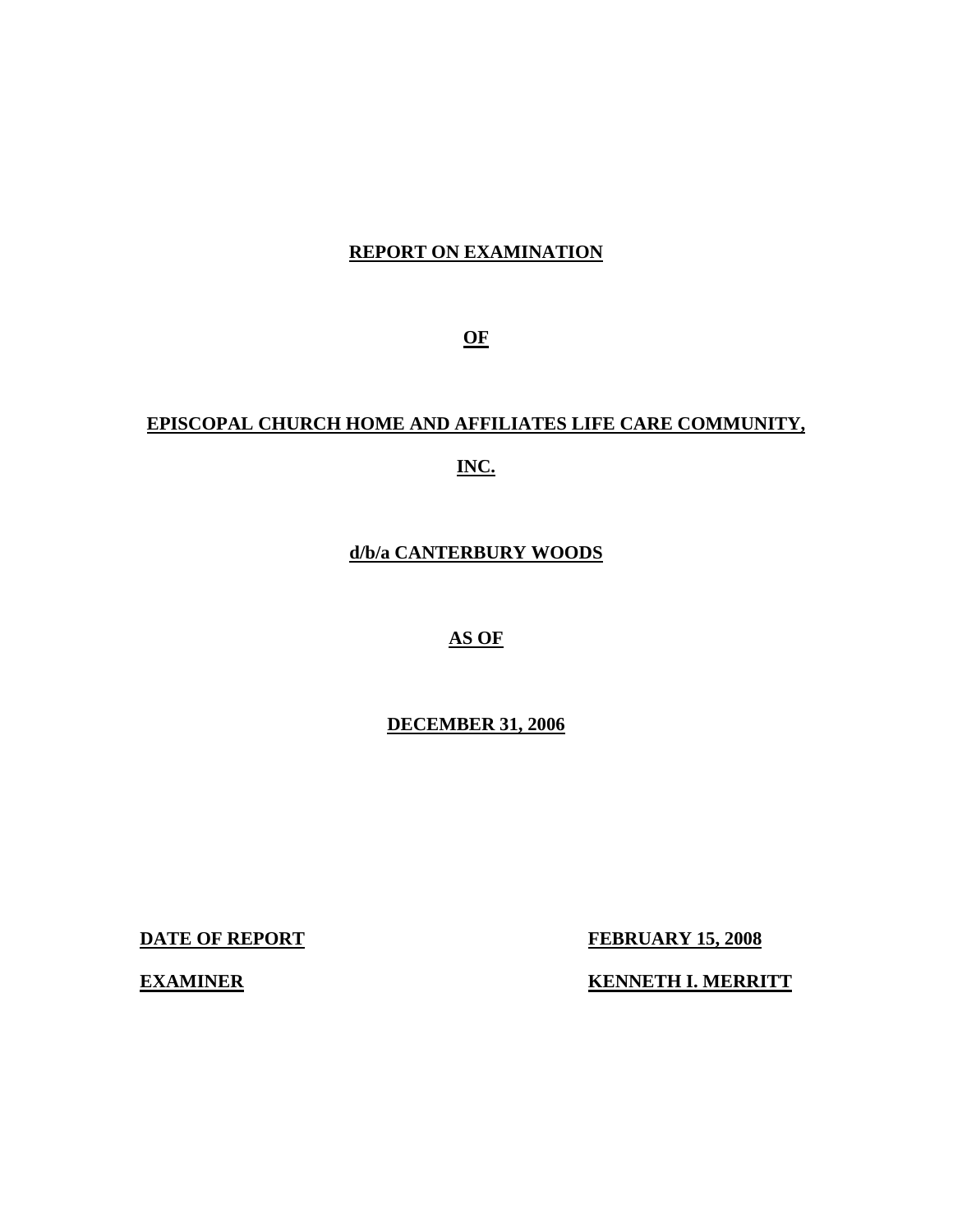## **TABLE OF CONTENTS**

| <u>ITEM NO.</u>  |                                                                                                                                                                                                     | PAGE NO.                                   |
|------------------|-----------------------------------------------------------------------------------------------------------------------------------------------------------------------------------------------------|--------------------------------------------|
| 1.               | Scope of the examination                                                                                                                                                                            | $\overline{2}$                             |
| 2.               | <b>Executive Summary</b>                                                                                                                                                                            | 3                                          |
| 3.               | Description of the Community<br>Management<br>A.<br>Holding company system<br><b>B.</b><br>Occupancy rates<br>$C_{\cdot}$<br>Investments<br>D.<br>Disaster recovery/ business continuity plan<br>Е. | 3<br>$\overline{4}$<br>8<br>11<br>12<br>13 |
| $\overline{4}$ . | <b>Accounts and Records</b>                                                                                                                                                                         | 14                                         |
| 5.               | <b>Financial statements</b><br>A. Balance sheet<br>B. Statement of revenue, expenses and surplus                                                                                                    | 17<br>17<br>18                             |
|                  | C. Change in actuarial surplus                                                                                                                                                                      | 19                                         |
| 6.               | Market conduct review                                                                                                                                                                               | 19                                         |
| 7.               | Conclusion                                                                                                                                                                                          | 20                                         |
| 8.               | Summary of prior examination comments and<br>recommendations                                                                                                                                        | 21                                         |
| 9.               | Summary of comments and recommendations                                                                                                                                                             | 24                                         |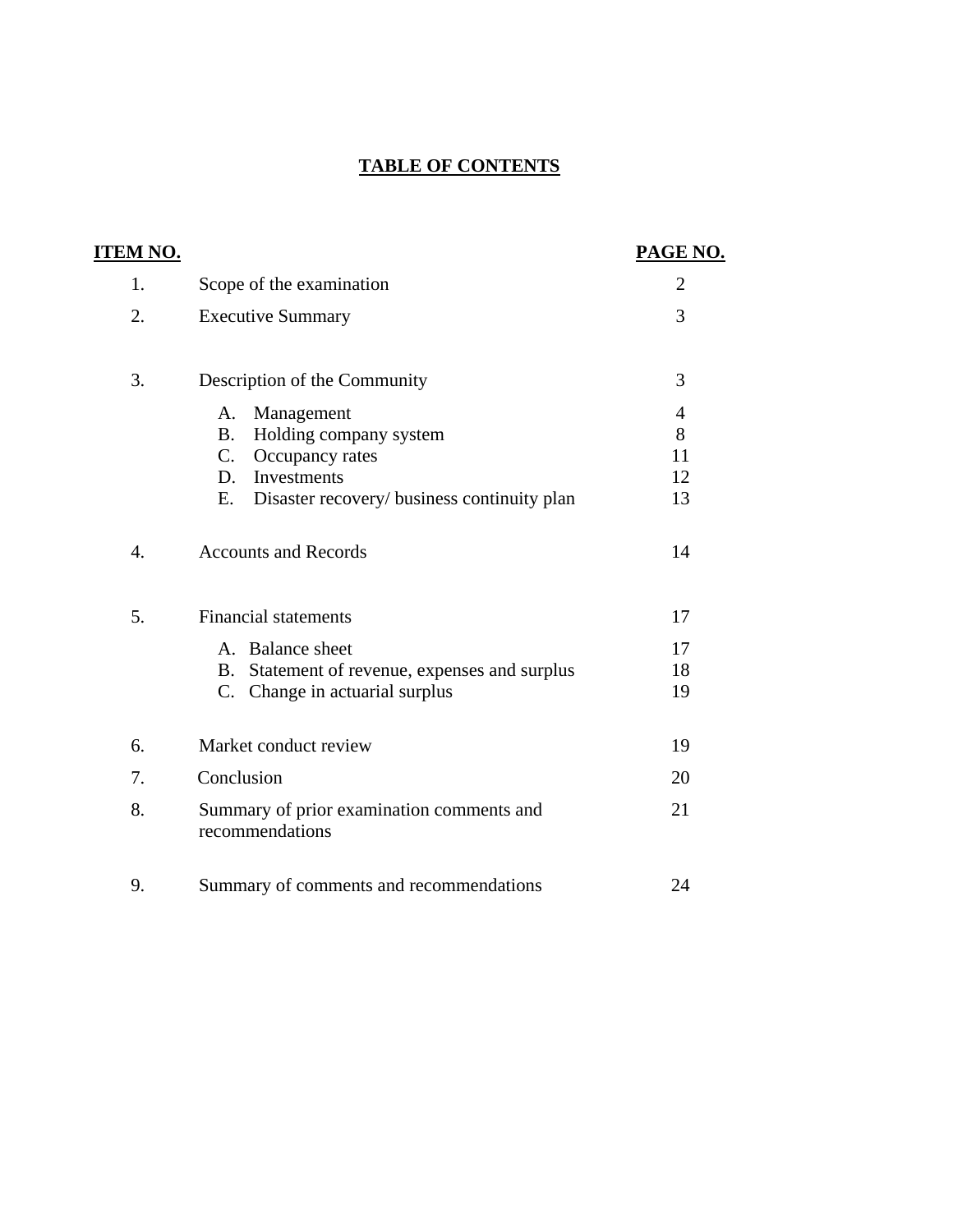

**25 BEAVER STREET** STATE OF NEW YORK INSURANCE DEPARTMENT NEW YORK, NEW YORK 10004

Eliot Spitzer Eric R. Dinallo Governor **Superintendent** Superintendent Superintendent Superintendent Superintendent Superintendent Superintendent

February 15, 2008

Honorable Eric R. Dinallo Superintendent of Insurance Albany, New York 12257

Sir:

Pursuant to the provisions of the New York Insurance Law and the New York Public Health Law and acting in accordance with the instructions contained in Appointment Number 22656, dated January 3, 2008 annexed hereto, I have made an examination into the condition and affairs of the Episcopal Church Home and Affiliates Life Care Community, Inc d/b/a Canterbury Woods, a not-for-profit Continuing Care Retirement Community authorized pursuant to the provisions of Article 46 of the New York State Public Health Law.

Wherever the designations, "the Community" or "the CCRC" appear herein, without qualification, it should be understood to indicate the Episcopal Church Home and Affiliates Life Care Community, Inc. d/b/a Canterbury Woods. The examination took place at the site of the Community at 705 Renaissance Drive, Williamsville, NY.

The Community's required actuarial surplus as determined using generally accepted actuarial standards and applying statutory requirements, was impaired by the amount of \$3,431,372 as of December 31, 2005. The Community is currently operating under a Plan of Restoration that was accepted by the New York Insurance Department on August 7, 2006.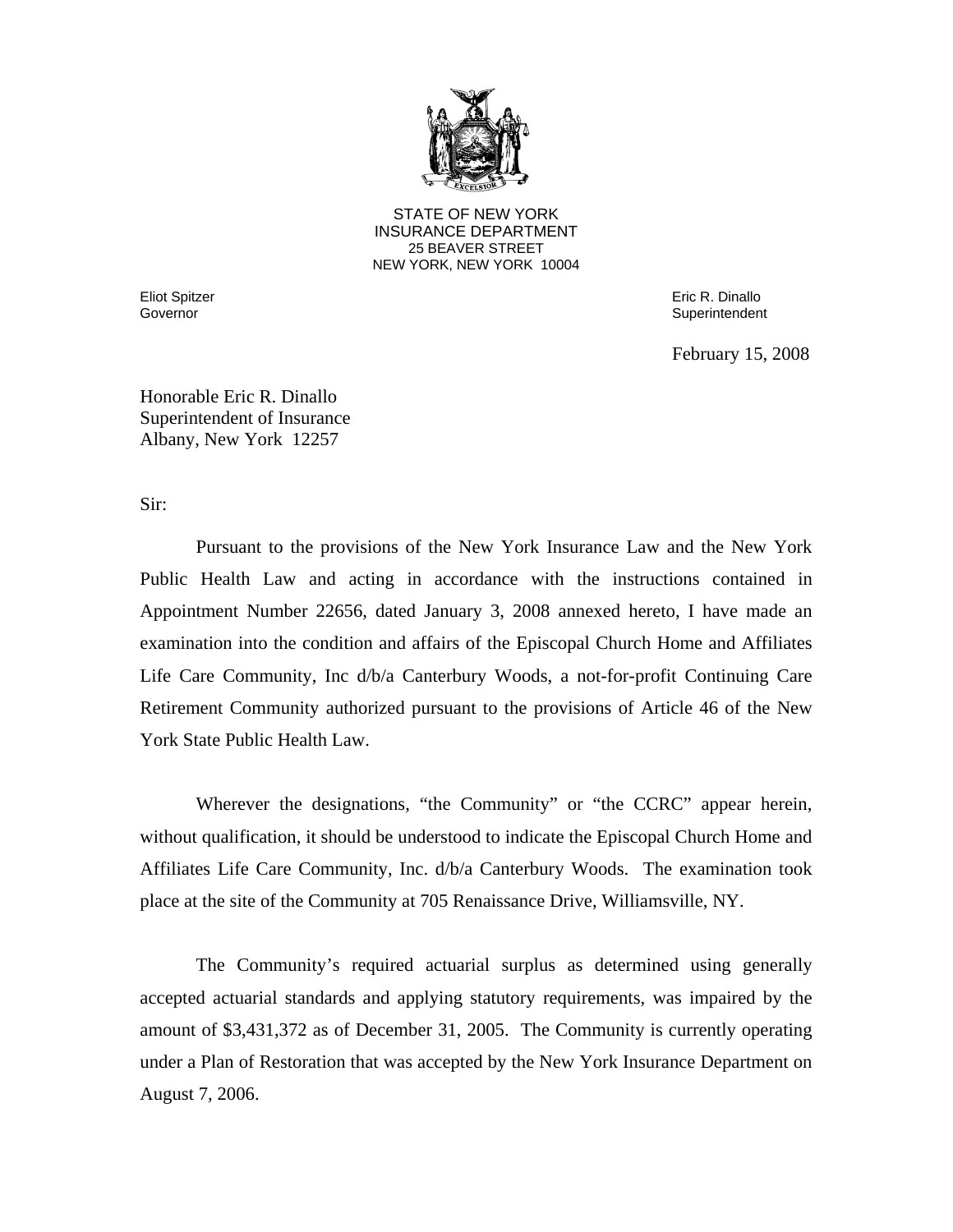#### **1. SCOPE OF THE EXAMINATION**

The Community was formed on December 26, 1995 and began operating on June 1, 1999. This examination covered the period from January 1, 2004 through December 31, 2006. Transactions occurring subsequent to this period were reviewed where deemed appropriate by the examiner.

Representatives of the New York Insurance Department and the New York Department of Health conducted a site survey of the Community's facility on June 28, 2007 pursuant to Section 4610 of the New York Public Health Law.

The examination comprised a verification of the assets and liabilities of the Community as of December 31, 2006 in accordance with Generally Accepted Accounting Principles (GAAP), as modified by the New York Insurance Department pursuant to New York Insurance Department Regulation 140 (11 NYCRR 350), a review of income and disbursements deemed necessary to accomplish such verification, and utilized, to the extent considered appropriate, work performed by the Community's independent certified public accountants and independent actuary. It is noted however that the balance sheet as included herein was reported as of December 31, 2005 on a statutory actuarial basis pursuant to New York Insurance Department Regulation 140 (11 NYCRR 350). A review was also made of the following items:

> Community documents Growth of the Community Financial documents Board of Directors' minutes of meetings

This report on examination is confined to financial statements and comments on those matters which involve departures from laws, regulations or rules, or which are deemed to require explanation or description.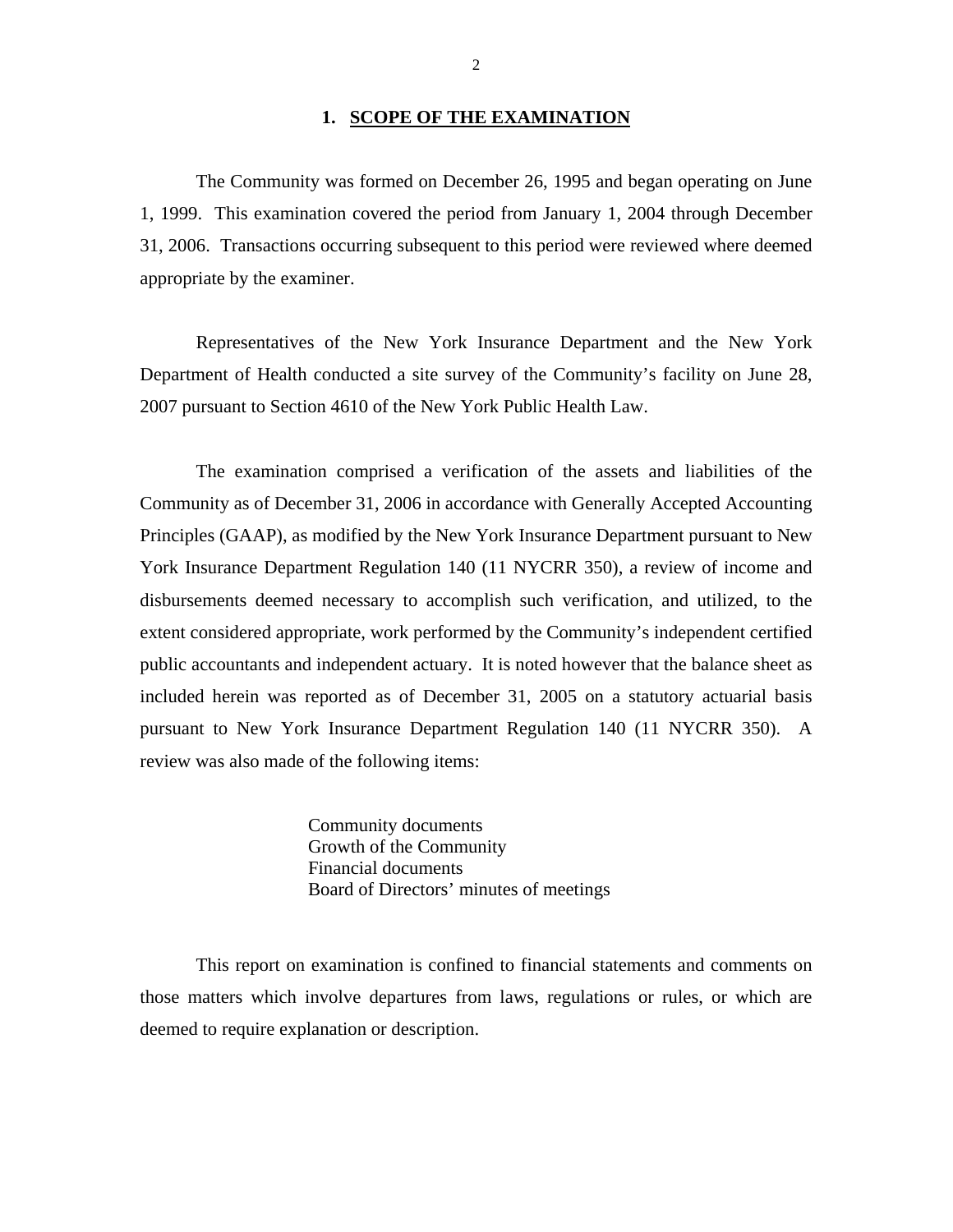#### **2. EXECUTIVE SUMMARY**

<span id="page-4-0"></span>The Community's required actuarial surplus as determined using generally accepted actuarial standards and applying statutory requirements, was impaired by the amount of \$3,431,372 as of December 31, 2005. The Community is currently operating under a Plan of Restoration that was accepted by the New York Insurance Department on August 7, 2006. The Plan of Restoration provides for certain occupancy levels and establishes future fee increases over a period of time in order for the Community to resolve its actuarial surplus impairment. The projected date for the removal of the impairment under the current Plan was calendar year 2006.

Additional examination findings are described in the body of the report.

#### **3. DESCRIPTION OF THE COMMUNITY**

Canterbury Woods is a Continuing Care Retirement Community as defined under Article 46 of the New York State Public Health Law, and has received a Certificate of Authority from the New York State Continuing Care Retirement Community Council. The Community is a New York not-for-profit organization which was formed to build, own and operate a continuing care retirement community which currently consists of two hundred forty three (243) independent living units and an eighty (80) bed health center consisting of thirty-two (32) enriched housing units and forty-eight (48) skilled nursing beds. Within the 243 independent living units, there are forty (40) individual cottagestyle homes called Lexington Village. The Community is a tax-exempt organization under Section 501(c)(3) of the Internal Revenue Code.

The Community provides residents with a continuum of services including independent living, enriched housing and skilled nursing home care. As a condition precedent to providing these services, the Community enters into a life care contract with each prospective resident that sets forth the responsibilities of both parties. For the right to occupy and use the living accommodations and utilize the services of the Community,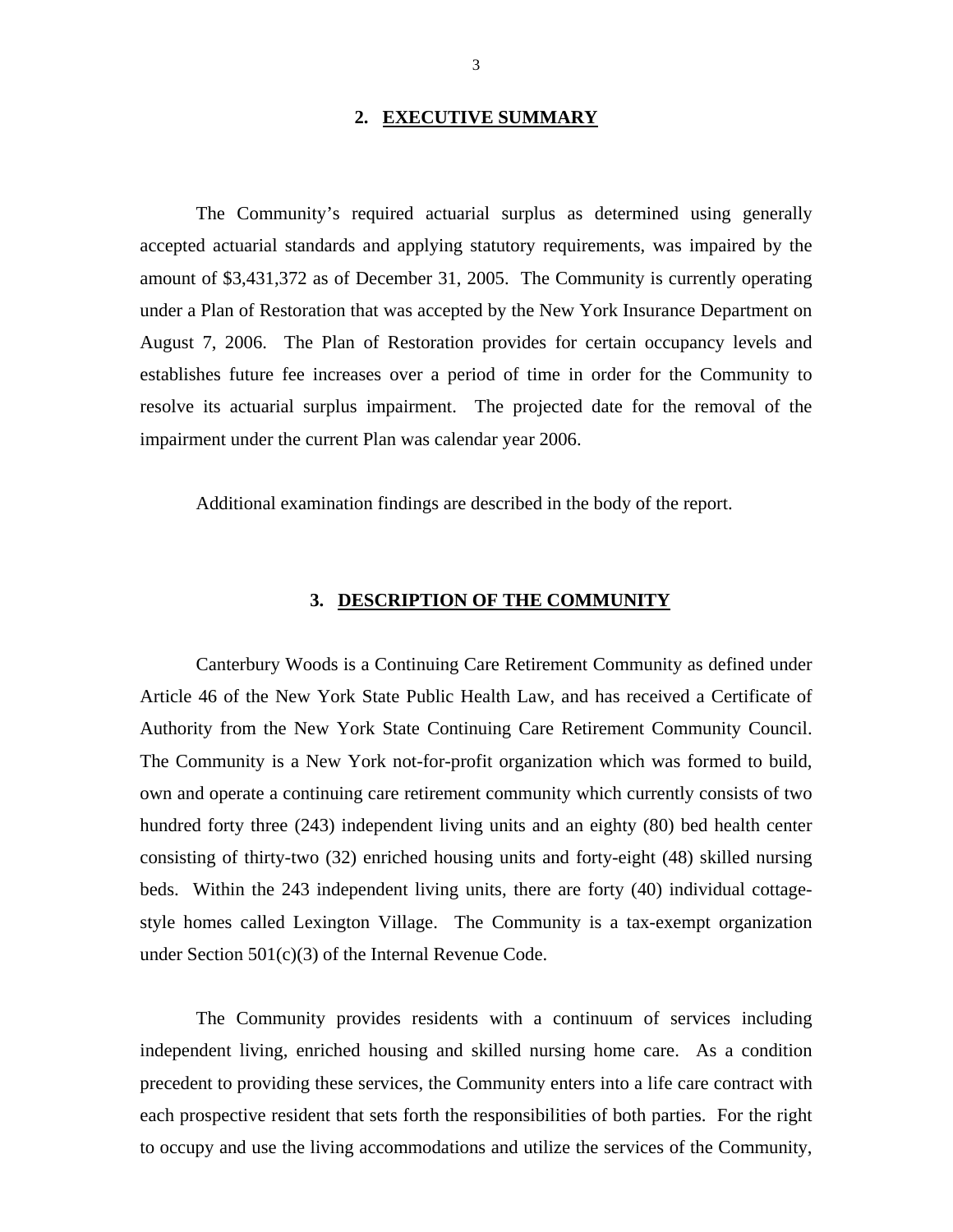4

<span id="page-5-0"></span>each resident is required to pay an entrance fee and monthly service fee based on the size and type of living unit and the number of occupants

Entrance fees are due in two installments. Ten percent of the entrance fee is due when the life care contract is signed, while the remainder is to be paid upon the earlier of (1) the date the resident occupies the facility or (2) 60 days from the date the contract is executed.

Entrance fees include a residential component and a life care component. During the first 90 days after the resident pays the entrance fee in full, all amounts collected by the Community are fully refundable if the resident terminates the contract for any reason. At the end of the 90-day period, the entrance fee refund will be reduced by a 4% processing fee. For each of the next three months, the refund will be reduced by 2% per month. At the end of these three months, the remaining 90% of the residential component of the entrance fee will be refundable for the duration of the contract term. The refund of the life care component will be further reduced by 2% per month for each additional month of residency until the  $51<sup>st</sup>$  month, after which there will be no refund.

#### **A. Management**

Pursuant to the Community's Articles of Incorporation ("Articles") and bylaws, management of the Community is vested in a board of directors that consists of at least three (3) and no more than twenty-one (21) directors. As of the examination date, the board was comprised of six (6) directors. The board is required, at a minimum, to meet four times per year. An Annual Meeting is to be held every April and at least three other regular meetings throughout the year. The Annual Meeting is open to all residents. The Community may hold other special meetings as deemed necessary. The board of directors consisted of the following individuals as of December 31, 2006: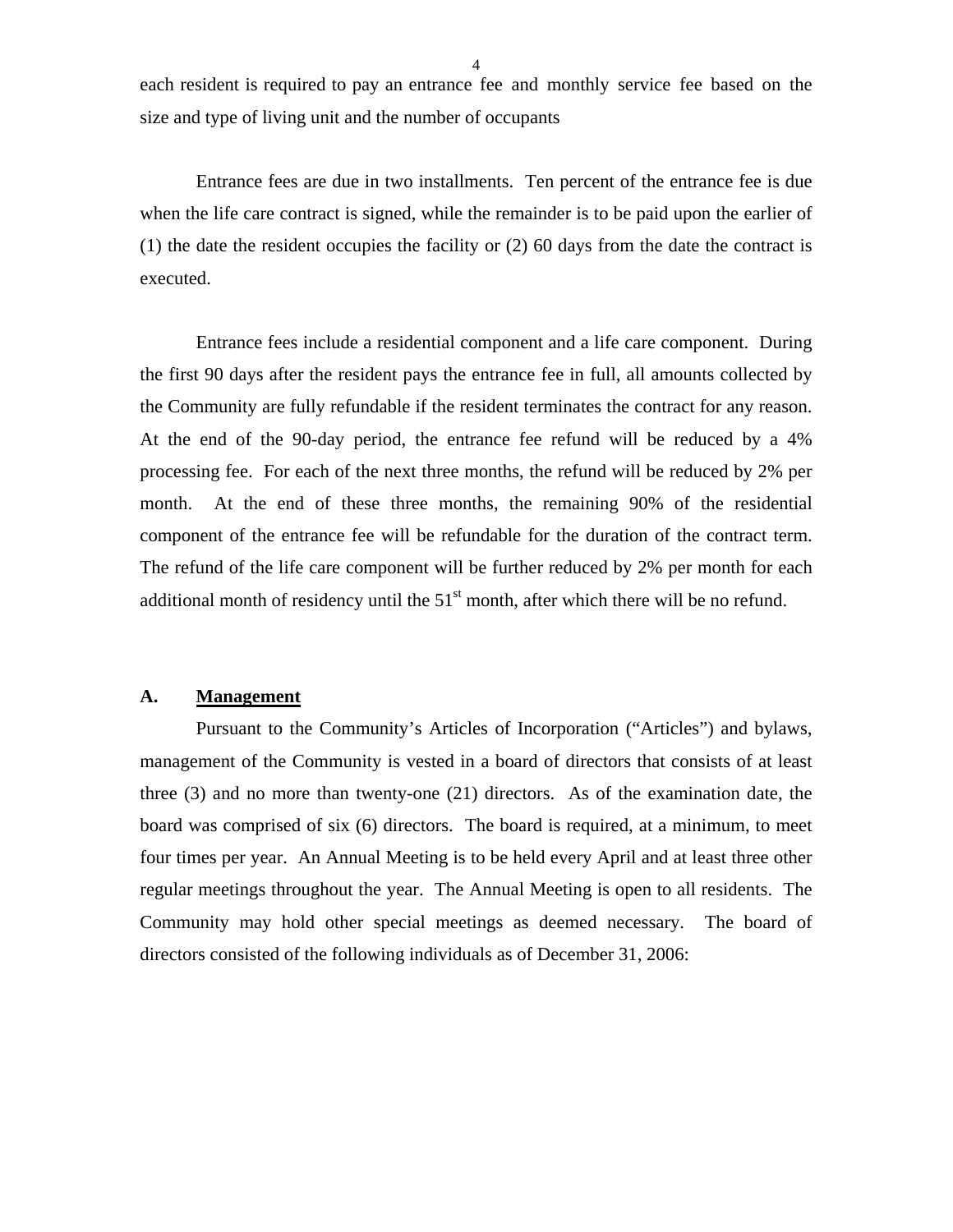#### **Name Principal Business Affiliation**

Howard F. Gondree Director of Finance, Buffalo, NY Episcopal Diocese of WNY Reid R. Heffner, Jr., M.D Physician/Professor Buffalo, NY. Thomas D. Lunt Financial Consultant, Orchard Park, NY Smith Barney Steven W. McGanka Retired Buffalo, NY H. Ernst Montgomery, II President, Buffalo, NY HEM Enterprises Anthony J. Renaldo Senior Partner, Williamsville, NY Renaldo, Myers and Palumbo

Article II, Paragraph 2 of the Community's by-laws states the following:

"The annual meeting of the sole member of the corporation for the election of directors and for the transaction of such other business as may properly come before the meeting, shall be held at such place, date and time as ECH &A (Episcopal Church Home and Affiliates, Inc.) may determine, in November of each year or on such other day to be determined by ECH&A.".

Article II, Paragraph 7 of the Community's by-laws states the following:

"Whenever the sole member is required or permitted to take any action by vote, such action may be taken without a meeting on unanimous written consent, setting forth the action so taken".

The Community failed to provide documentation within the minutes of the meetings of the board of directors of ECH&A by means of a signed written consent in lieu of the meeting of the sole member relative to the annual election of the Community's board of directors by ECH&A during the years under examination.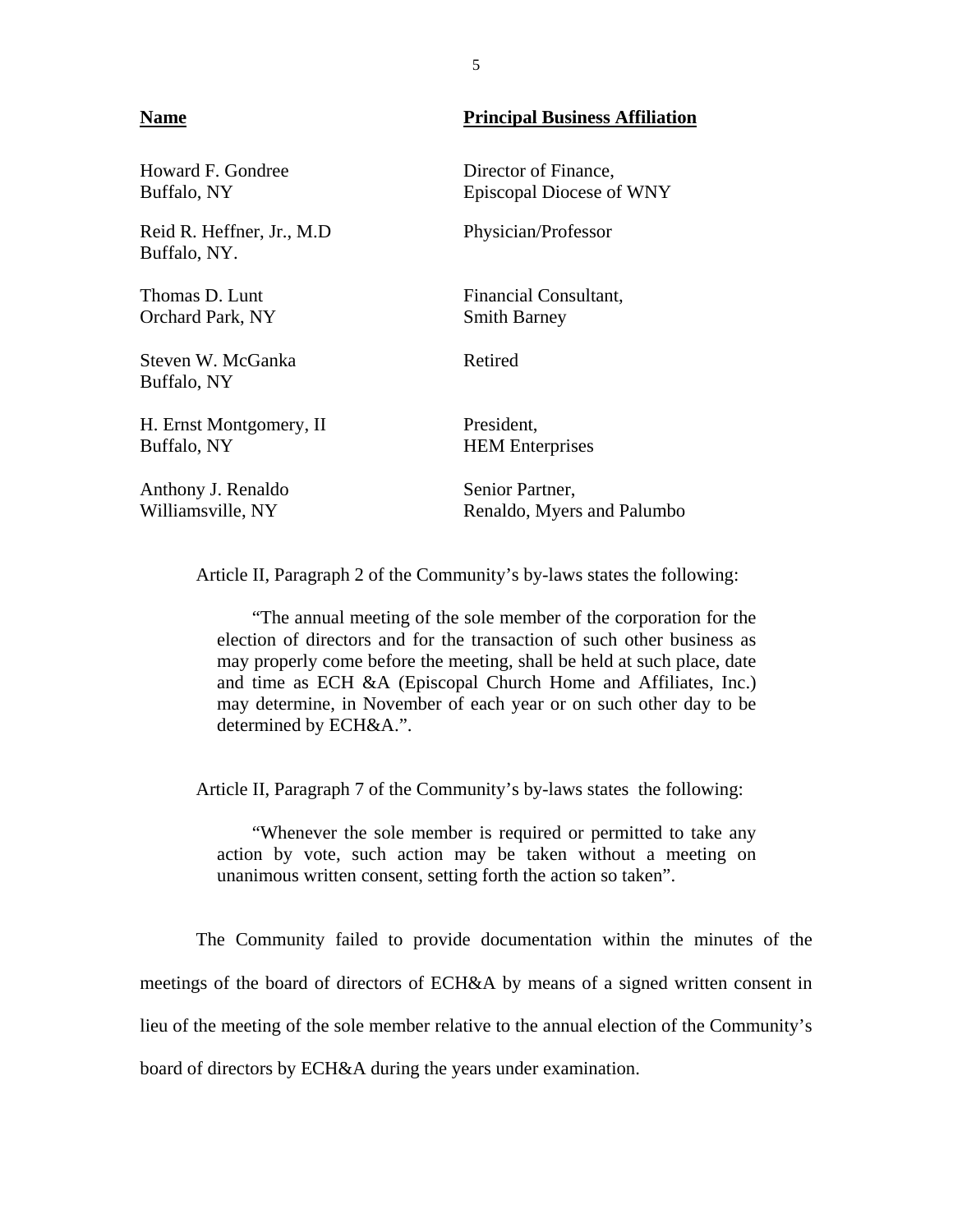It is recommended that the Community ensure that directors serving on Canterbury Woods' board of directors are elected annually by the sole member in compliance with Article II, paragraph 2 of the Community's by-laws.

It is recommended that the Community maintain copies of the minutes of the annual meetings of the sole member relative to the election of the Community's board of directors. If no such meetings were held by the sole member, the Community should maintain copies of signed consents by ECH  $\&$  A evidencing the sole member's approval and election of the Community's board of directors pursuant to Article II, paragraph 7 of the Community's bylaws.

The board of directors is required to hold an annual meeting each April pursuant to Paragraph 1 of Article IV of the by-laws. A review of the minutes revealed that the board held meetings January 2004 and March in each of 2005 and 2006. Therefore, since there were no April meetings or description in the minutes as to the type of meetings held, it cannot be determined whether the above mentioned meetings were either annual, special or regular meetings by the board.

It is recommended that the Community's board of directors hold its annual meeting during the month of April as stipulated in its by-laws. If the annual meeting is held in a different month, the minutes of the board of directors should clearly indicate that such meeting has been designated as the Community's annual meeting.

The Community reported in its filed 2006 annual statement, a former board member who had actually resigned from the Community's board of directors in 2006.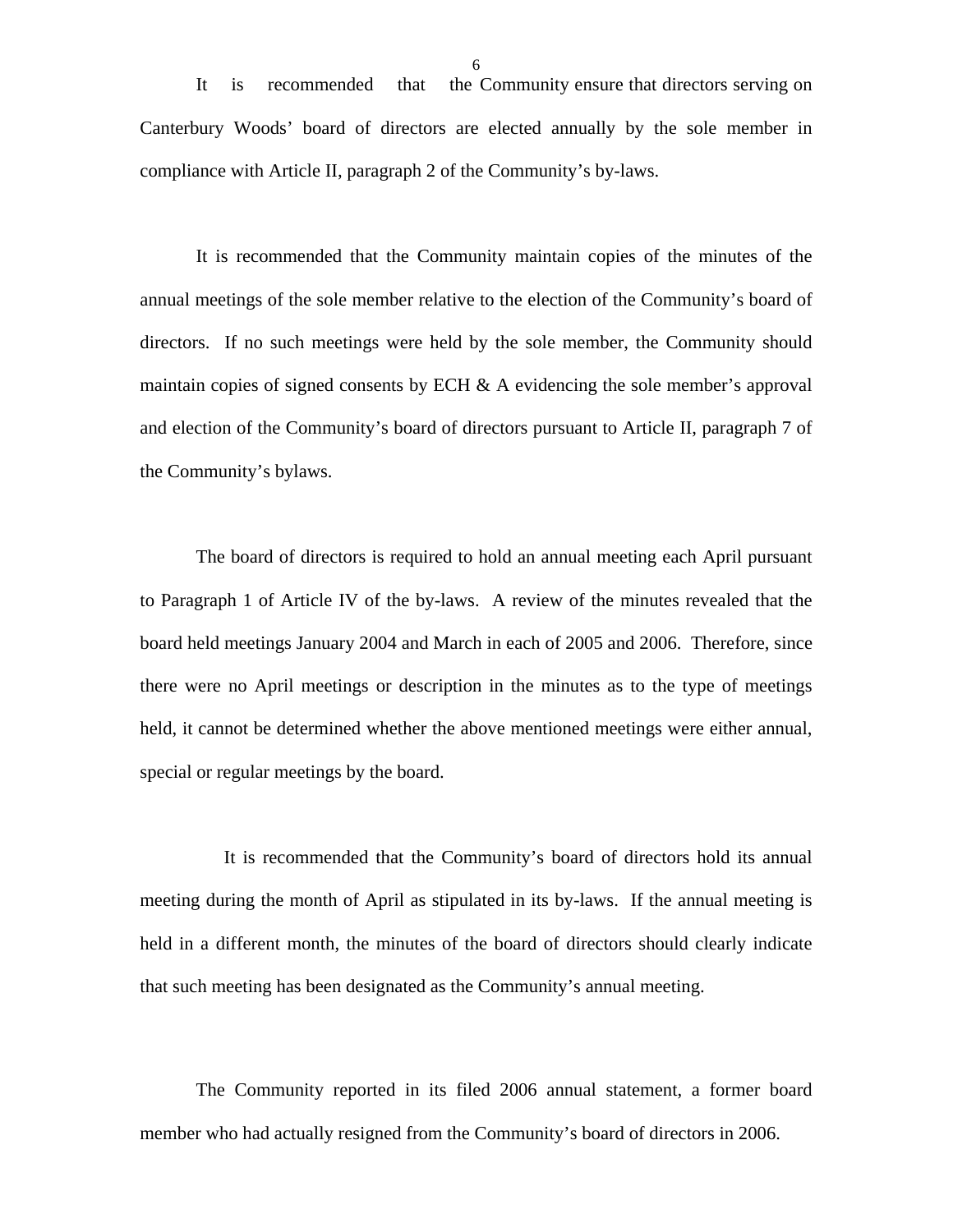It is recommended that the Community report in its filed annual statements only those board members who are actually on the board of directors as of the filing date of the annual statement.

A review of the minutes of the meetings by the board of directors during the examination period revealed that the meetings were generally well attended by the members except for three directors. Each of the three directors failed to attend at least one-half of the eligible meetings held during the examination period. The same three directors were also cited in the prior report examination for their poor attendance at the board meetings.

Members of the board have a fiduciary responsibility and must evince an ongoing interest in the affairs of the Community. It is essential that board members attend meetings consistently and set forth their views on relevant matters so that the board may reach appropriate decisions. Individuals who fail to attend at least one-half of the regular meetings do not fulfill such criteria.

It is again recommended that the members of the board of directors attend at least one-half of the regular board meetings. Board members who are unable or unwilling to attend meetings consistently should resign or be replaced.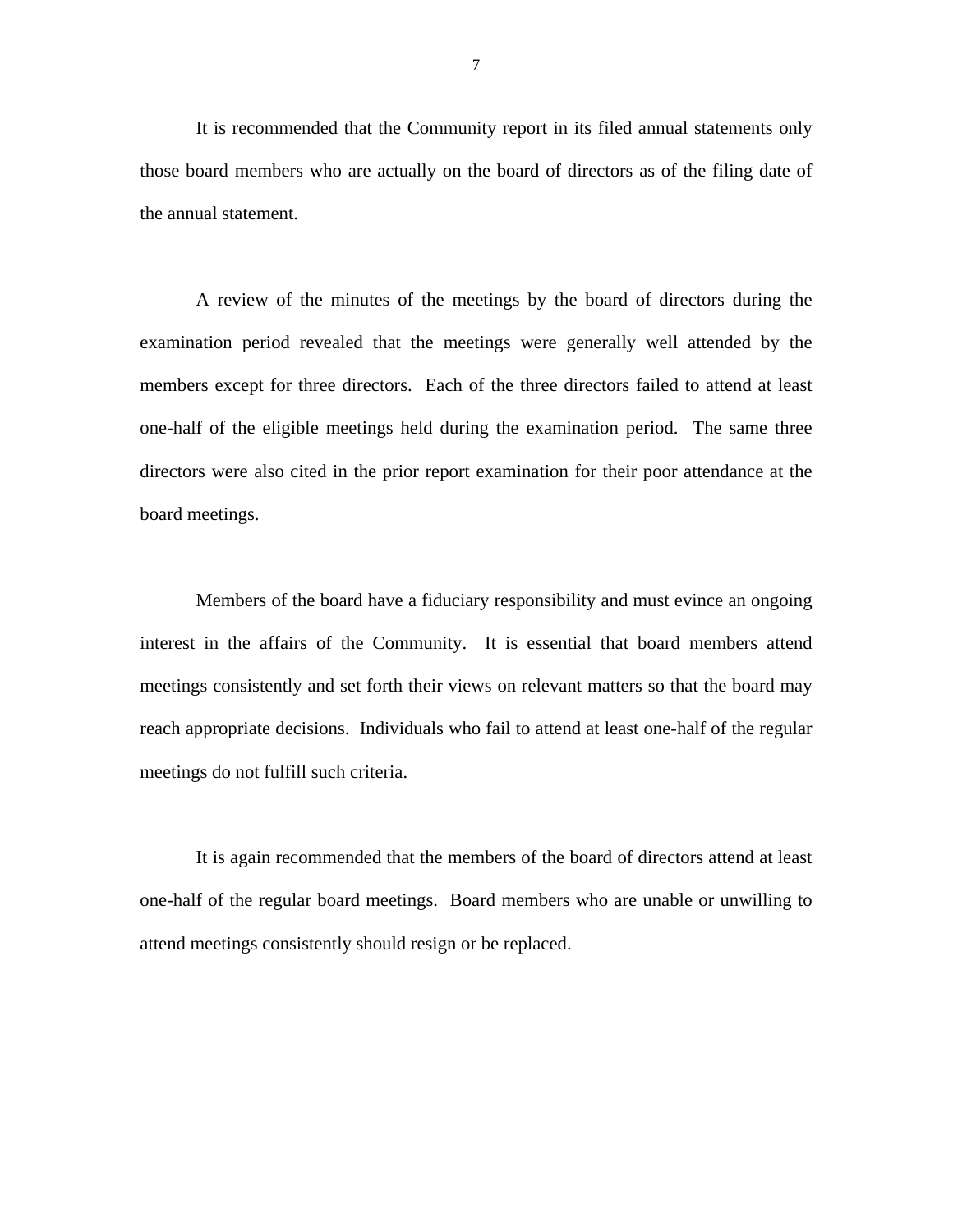The principal officers of the Community, as of December 31, 2006 were as follows:

| <b>Name</b>            | <b>Title</b>                       |
|------------------------|------------------------------------|
| H. Ernst Montgomery II | Chairman of the Board of Directors |
| Edward C. Weeks        | <b>Chief Executive Officer</b>     |
| James Juliano          | Chief Financial Officer            |

#### **B. Holding Company System**

The structure of the Holding Company, as of the examination date, is as follows:



The Community is a Type B corporation as defined by Sections 201 and 601 (a) of the Not-for-Profit Corporation Law. The sole member of the Community is Episcopal Church Home and Affiliates, Inc. (ECH&A). The Community is controlled by ECH&A through bylaw requirements. ECH&A must approve any amendments to the bylaws or articles of incorporation.

Based upon a previous management agreement which was entered into effective April 6, 1999 between the Community and Episcopal Community Health Care, Inc. (Manager), the Community appointed the Manager to provide oversight and management services. In May 2001, the Parent replaced Episcopal Community Health Care, Inc. as the new Manager to the Community without the parties ever amending the agreement to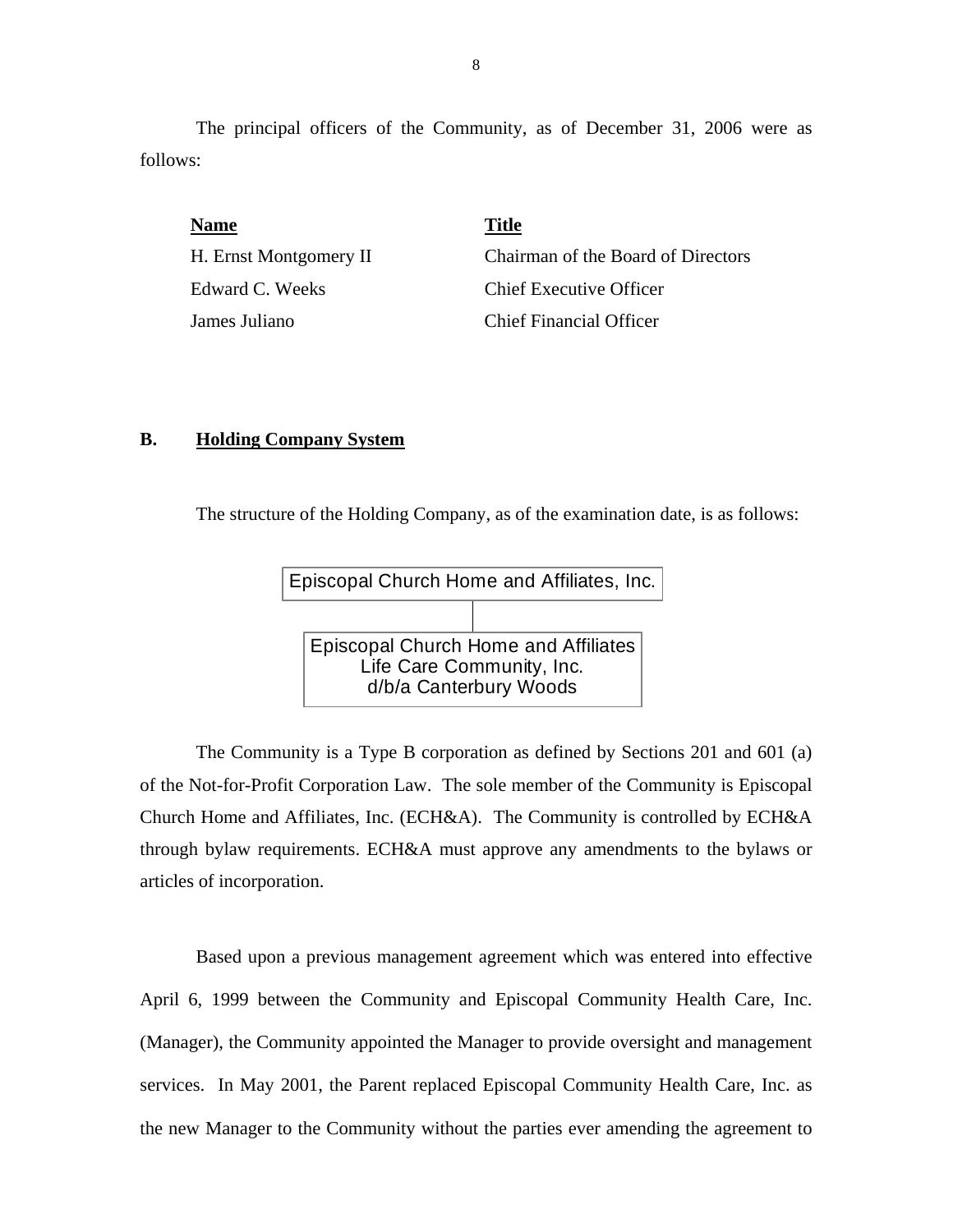reflect the changeover. The Parent is currently providing the Community with the following oversight and management services without the existence of a written agreement between the parties:

#### **1. Oversight Services:**

- a Operations/Administration provide oversight of Community operations including attendance at Board of Directors' meetings, policy and procedures manuals, and advise and assist in the evaluation and acquisition of technology.
- b Continuous Quality Improvement (CQI)– review and approve all activities and information related to the CQI process, counsel and participate in quality improvement programs as frequently as possible.
- c Human Resources assist in the recruitment process for department managers, provide technical expertise with respect to developing wage and salary grade scales and formulate staff benefit plans.
- d Finance and Accounting review and approve all budgets and long range financial projections, coordinate the annual independent financial audit, provide Management Information Systems oversight and on-site staff training.
- e Marketing and Public Relations review and approve all marketing plans and public relations initiatives.

#### **2 Management Services:**

- a Operations/Administration enforce all policies and rules that were established regarding the operation of the Community, meet with the Residents' Association on a regular basis to hear ideas, update residents, discuss operating and/or policy changes and respond to suggestions.
- b Continuous Quality Improvement provide CQI training to all employees of the Community.
- termination of all personnel necessary for the efficient operation of the Community. Also, recommend and institute appropriate employee benefits. c Human Resources – responsible for the recruitment, hiring, training, supervision and
- d Finance and Accounting prepare and deliver monthly unaudited financial statements containing a balance sheet, statement of cash flows, a statement of revenues and expenses, together with variance analyses and departmental reports, all within thirty (30) days after the close of each calendar month. Prepare all financial reports, statements of affairs or records required by any federal, state or local government. Prepare a financial projection for a ten (10) year period, accompanied by assumptions upon which the projection is based.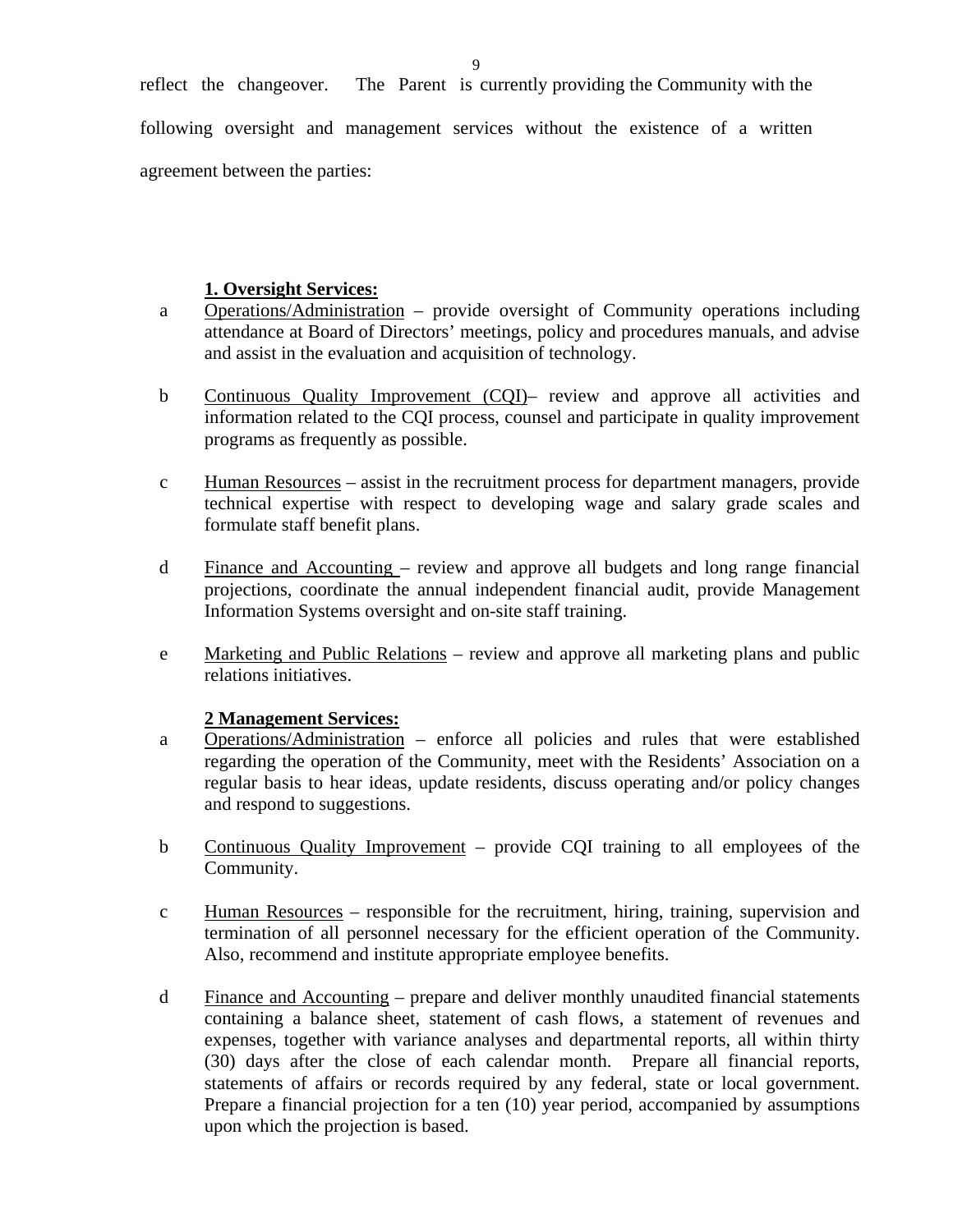#### **2 Management Services:**

- e Marketing and Public Relations – develop marketing objectives and plans to maintain satisfactory levels of occupancy, and establish marketing policies and procedures to be followed by the staff of the marketing department.
- f Health Center, Assisted Living and Wellness Program develop forms, systems and programs to exceed state and federal requirements and seek innovative methods to continually improve the level of clinical care.
- g Dining Services review all dining budgets, policies and procedures. Provide periodic inspections and reviews on environmental and sanitation factors as well as culinary quality and presentation.
- h Laundry, Housekeeping, Maintenance and Security supervise a program of regular maintenance and repair in accordance with state and local codes, including, but not limited to, cleaning, painting, decorating, plumbing, carpentry, grounds care and such other maintenance and repair work as may be necessary.
- i Cultural Arts and Community Programs maintain a recreation and cultural arts program for residents of the Community.
- j Capital Expenditures recommend capital improvements, additions or expenditures to be undertaken by the Community.
- k Insurance arrange for appropriate types, categories and amounts of insurance including, but not limited to, insurance required by the Erie County Industrial Development Agency Bonds.
- l Purchasing establish purchasing standards for supplies and food necessary for the operation of the Community.

The prior report on examination included the recommendation for the Community

to secure in writing its management agreement with its provider of services.

It is again recommended that the Community implement a written management agreement with its provider of services, Episcopal Church Home and Affiliates, Inc. (its parent).

The Community incurred the following annual fees in connection with the aforementioned management services agreement during the period under examination: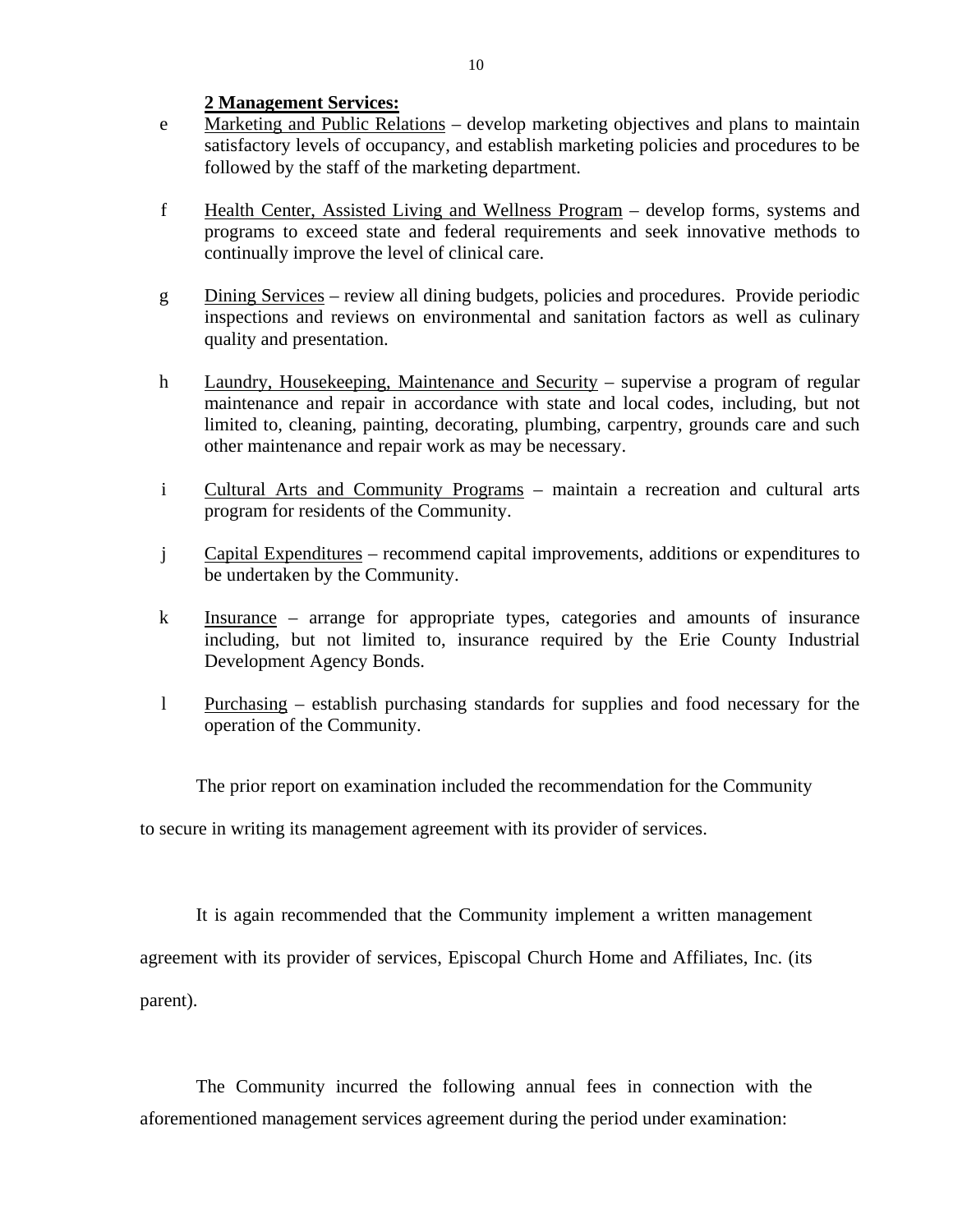| Year         | Amount                 |
|--------------|------------------------|
| 2004<br>2005 | \$384,000<br>\$488,500 |
| 2006         | \$548,889              |

It was noted that the Community failed to report the management fees within Report No. 2 of its filed 2004 and 2005 annual statements.

It is recommended that the Community report its incurred management fees in Report # 2 of its filed annual statements.

### **C. Occupancy rates**

The following reflects the occupancy rates at each year-end from 2004 to 2006 for each of the facilities within the Community:

|                                   | 2004  | 2005  | 2006  |
|-----------------------------------|-------|-------|-------|
| Independent Living Units          | 96.6% | 94.7% | 84.8% |
| Enriched Housing/Adult Care Units | 90.6% | 62.5% | 90.6% |
| <b>Skilled Nursing Facility</b>   | 89.6% | 93.8% | 97.9% |

The 62.5% occupancy rate for 2005 for the Enriched Housing/Adult Care Units was attributable to there being fewer permanent continuing care residents in the Enriched Housing center in 2005 compared to 2004 and 2006.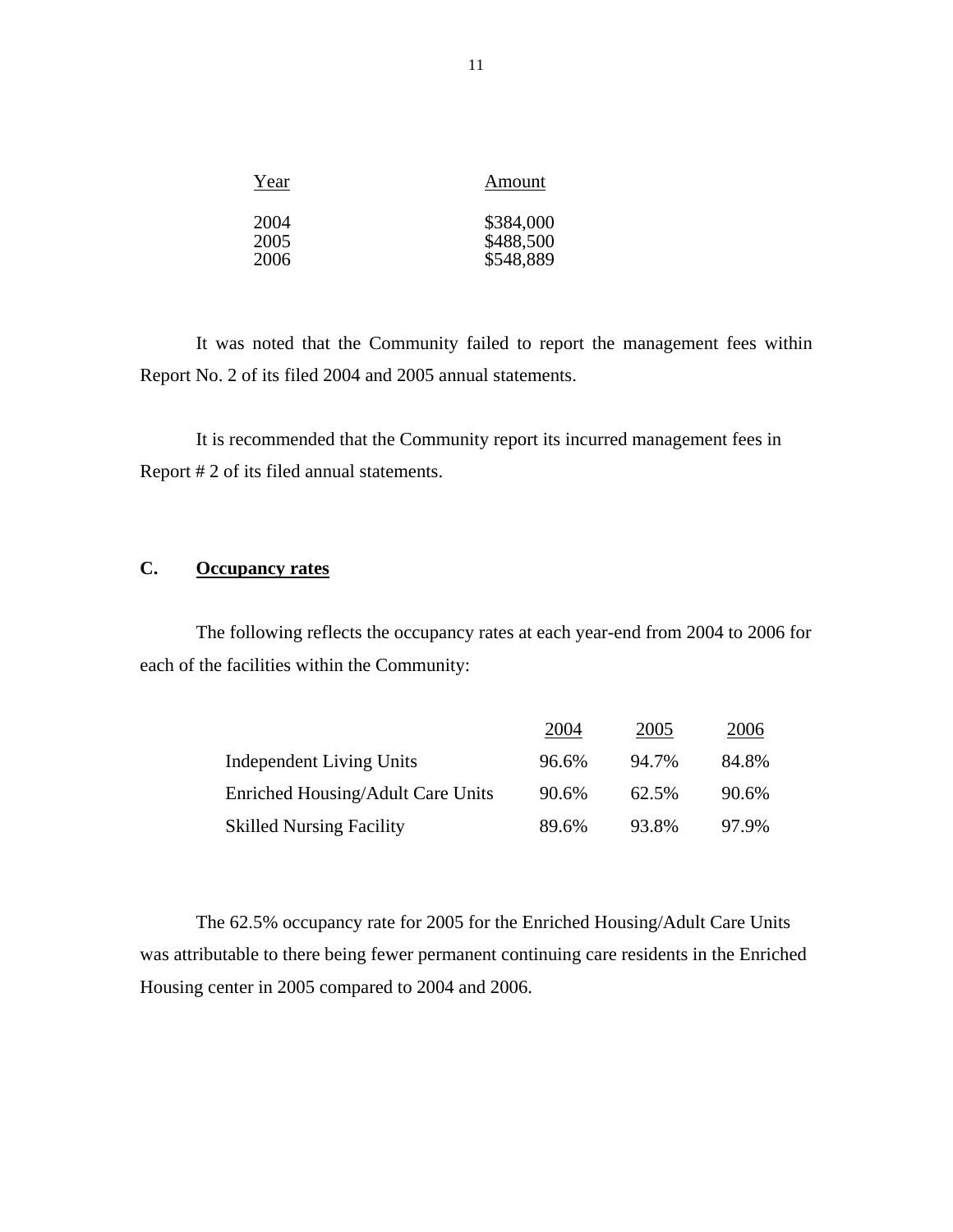<span id="page-13-0"></span>The independent living occupancy rate declined in 2006 relative to the prior two years due to an additional forty (40) new cottage style homes pursuant to the additional homes constructed and marketed within the CCRC's Lexington Village section.

#### **D. Investments**

The Community does not maintain custodial agreements for the safeguarding of its investments that are held in the depository accounts of the banking institutions. The Department is cognizant of the fact that certain of the Company's investments are held with an existing bank trustee already approved pursuant to Canterbury Woods bond indenture issued the Industrial Development Agency ("Agency"). Therefore, the Community is limited in its ability to retroactively amend the bank trustee documents that were set up under the initial bond financing arrangement with the Agency. However, for its other investments that are not held in bank trustee accounts established pursuant to the bond indenture and where the Community's investment are held via regular depository agreement directly with the banks, the community does not have the same restrictions as with the bank trustee accounts. Therefore, relative to the Community's non bank trustee accounts, the Department regards the following protective covenants and provisions as indicative of prudent business practices:

- 1. The bank shall have in force, for its own protection, Bankers Blanket Bond Insurance of the broadest form available for commercial banks and will continue to maintain such insurance. The bank will give the Community 60 days written notice of any material change in the form or amount of such insurance or termination of this coverage.
- 2. The bank will at all times give the securities held by the bank thereunder the same care the bank gives its own property of a similar nature.
- 3. The bank shall furnish the Community (at least quarterly) with a list of such securities showing a complete description of each issue, which shall include the number of shares or par value of bonds so held at the end of each quarter.
- 4. The bank shall maintain records sufficient to verify information the Community is required to report in the Annual Statement blanks of the Insurance Department.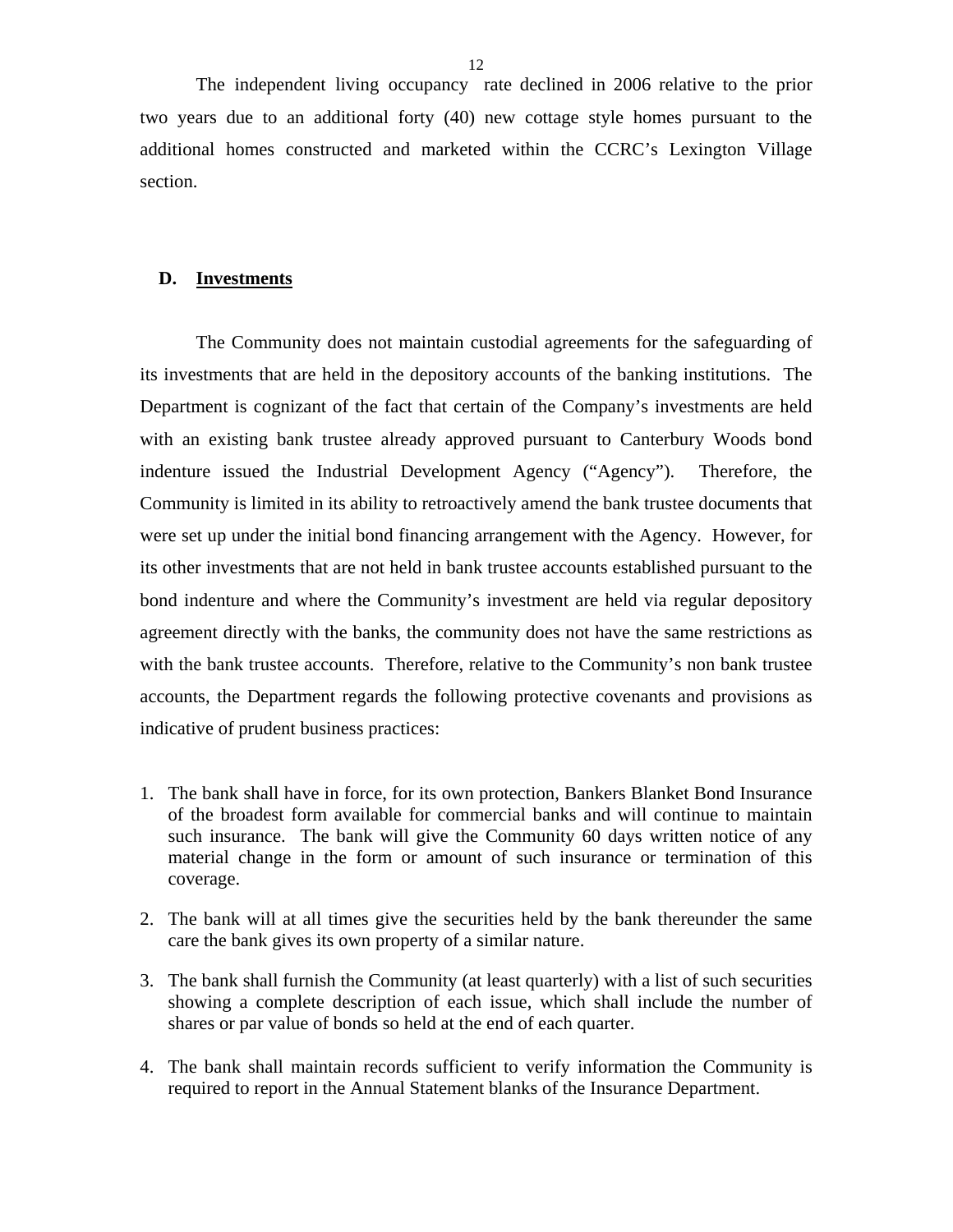- <span id="page-14-0"></span>5. The bank shall furnish the Community with the appropriate affidavits in an acceptable form in order for the securities referred to in such affidavits to be recognized as admitted assets of the Community.
- 6. Access shall be during the bank's regular hours. Those persons who shall be entitled to examine, on the bank's premises, securities held by the bank and the bank's records related to those securities, shall be specified. An authorized officer shall furnish the bank with written instructions to that effect.
- 7. Written instructions hereunder shall be signed by any two of the Community's authorized officers specified in a separate list for this purpose which will be furnished
- certified under the corporate seal by the secretary or an assistant secretary. 8. to the bank from time to time signed by the treasurer or an equivalent officer and
- 9. In connection with any situation involving registration of securities in the name of a nominee of a bank custodian, the custodian agreement should empower the bank to take such action.
- 10. opportunity to secure the most recent report on the review of the custodian's system of internal control, pertaining to custodial record keeping, issued by internal or independent auditors.

It is recommended that, with regard to the Community's investments that are not held pursuant to a bond indenture with the Industrial Development Agency, the Community establish custodial agreements with the financial institutions that safeguard its investments and include the enumerated protective covenants and provisions in those agreements.

This recommendation was included within the previous report on examination.

#### **E. Disaster Recovery/Business Continuity Plan**

The Community maintains a disaster recovery plan which provides for the essential maintenance of continuity of services to the Community's residents in the event of a disaster. Also, the Community maintains a business continuity plan which is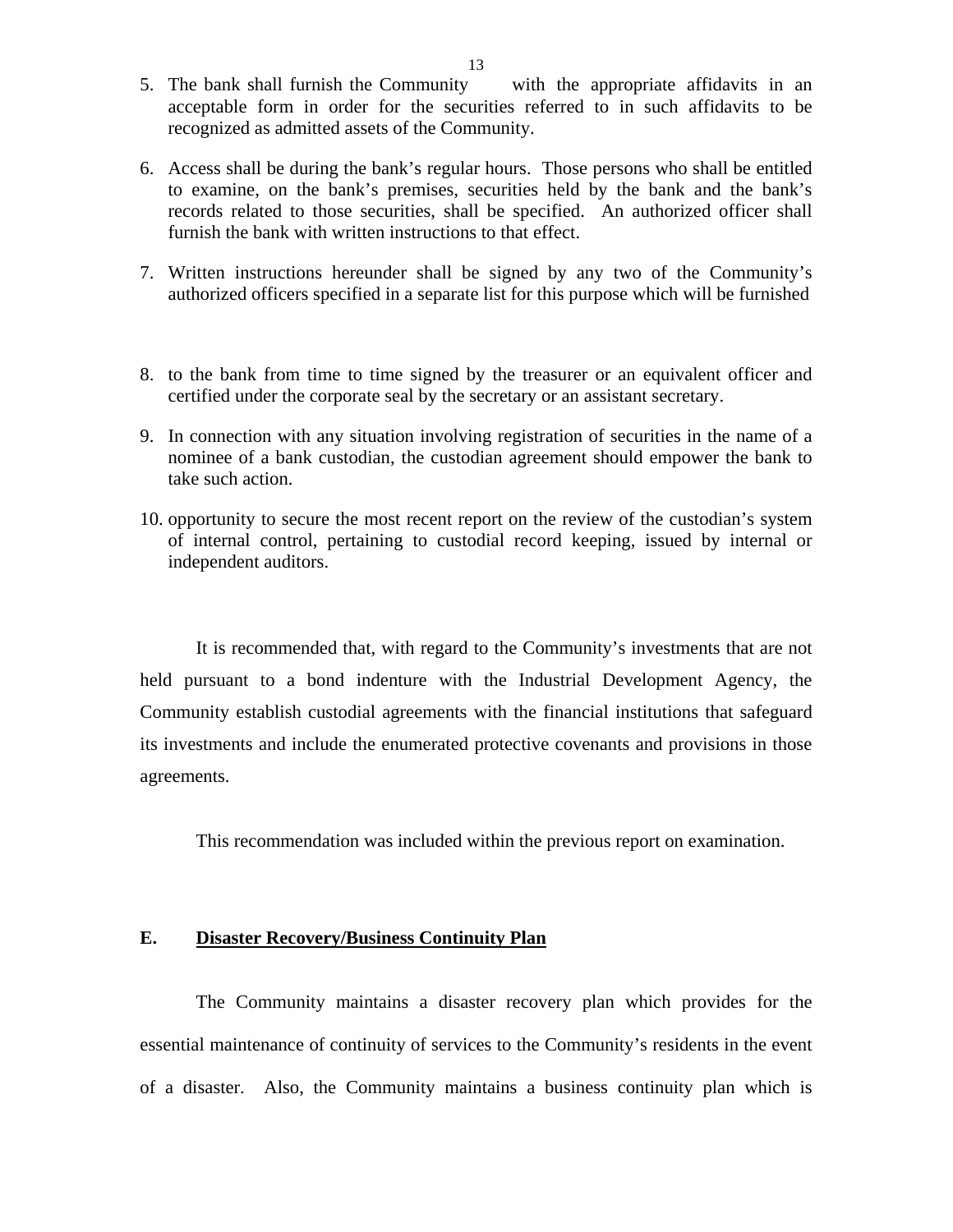<span id="page-15-0"></span>essential to the maintenance of continuity of services to the Community's residents in the event of a disaster.

#### **4. ACCOUNTS AND RECORDS**

The following findings were noted in connection with the examiner's review of the Community's account and records:

#### **(A) Petty Cash Account**

stemmed from the over withdrawals of cash that occurred with the ATM machine. The Community reported a negative year-end balance to the petty cash account as of December 31, 2006 which was attributable to a loss of funds during 2006. This petty cash account was not the cash on hand in the office in the usual sense but actually consisted of cash available via a leased ATM cash machine located in the lobby area of the CCRC's main business building. Such ATM machine was utilized for the convenience of the Community's residents. Management indicated the negative balance During the inquiry by the examiner, the Community indicated it did not know specifically what caused the ATM machine to lose the cash and when asked whether the problem involved a mechanical malfunction to the machine, human error or intentional malfeasance, management could not pinpoint the problem.

The Community is reminded of the importance to protect and safeguard its assets and also to respond more proactively to fully investigate the causes associated with the losses occurring relative to the CCRC's assets and property.

Subsequent to the Department's on-site review and at the Department's request, the Community made an investigation of the above petty cash credit balance of \$5,052 and the involvement of the CCRC's ATM machine with regard to such credit balance.

The Community, in a letter to the Department dated January 22, 2008, indicated the above credit balance resulted from incorrect posting entries made between the CCRC and its parent during the period prior to May, 2005. It was noted in the letter that the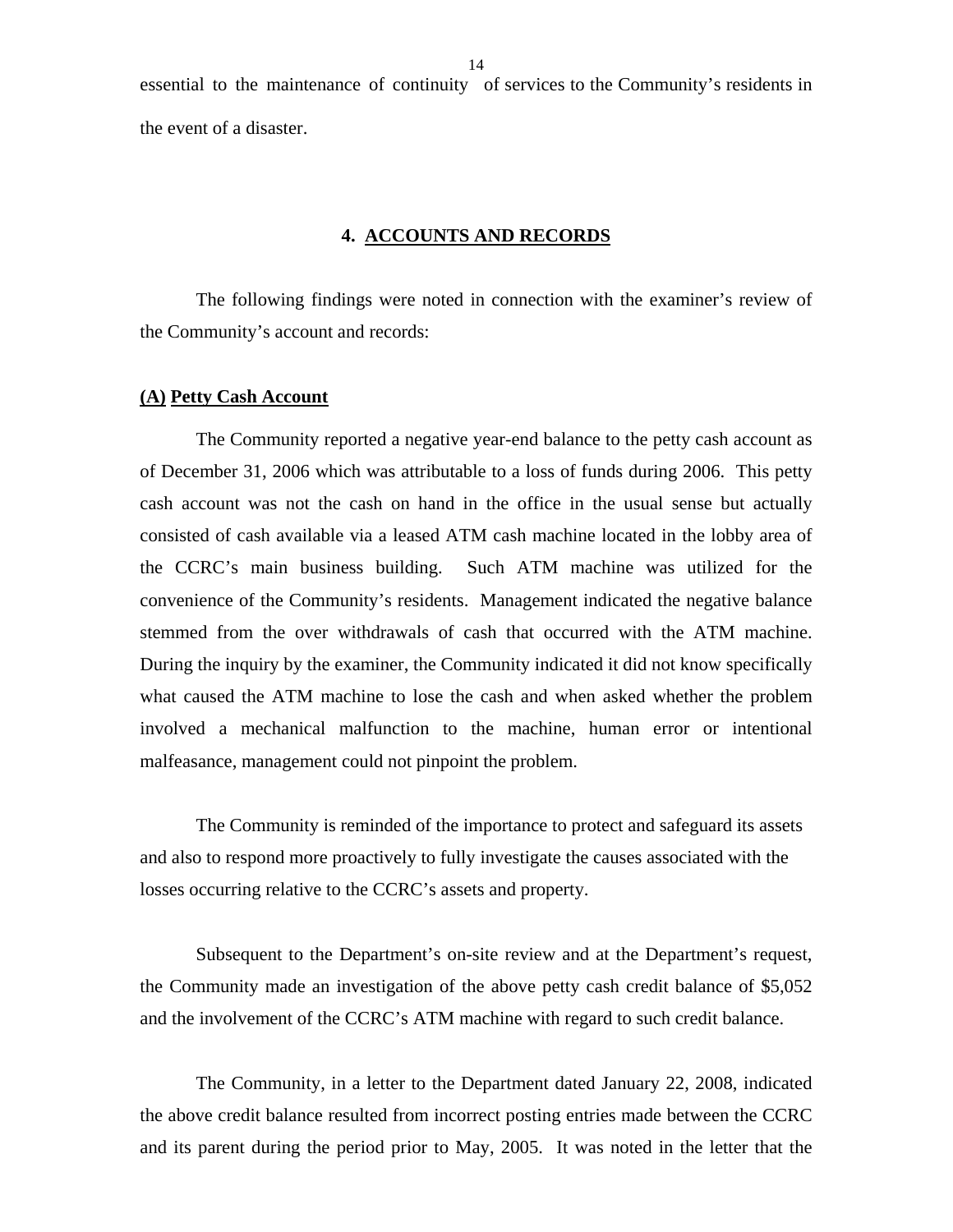ATM was installed within the Community in 1999. However, according to the Community's correspondence, it has been "unable to pinpoint the exact details". The CCRC indicated in its letter to the Department, that such credit indicated that the ATM cash balance did not reconcile to the Community's general ledger.

The Community indicated that it no longer operates an ATM on premises and has made appropriate adjusting entries to clear such credit from its Petty Cash general ledger account balance. In addition, the CCRC has indicated that it has placed limitations on the balance (\$500) and charge limitations have been placed at \$50.

It is recommended that the Community fully investigate and provide details to this Department regarding the credit balance reported at December 31, 2006 within its petty cash fund including the amount of funds held within the ATM which was not reflected within the Community's general ledger and the resultant disposition of such funds.

#### **(B). Reconciliation of Reported Account Balances**

The Community did not maintain supporting work papers that reconcile several financial accounts between the annual statement and its general ledger trial balance. Such work papers are particularly useful in the case where the annual statement accounts are comprised of multiple general ledger accounts and/or have manual adjustments applied (i.e. non general ledger account adjustments). The annual statement accounts which the Community did not maintain adequate reconciling support documentation compared to the trial balance included the cash and short-term investments account, long term investments accounts, monthly maintenance fees, other revenues from residents, and patients' revenues from nonresidents.

It is recommended that the Community maintain and have available upon request supporting work papers that reconcile the account balances reported in the Community's filed Annual Statement to its trial balance.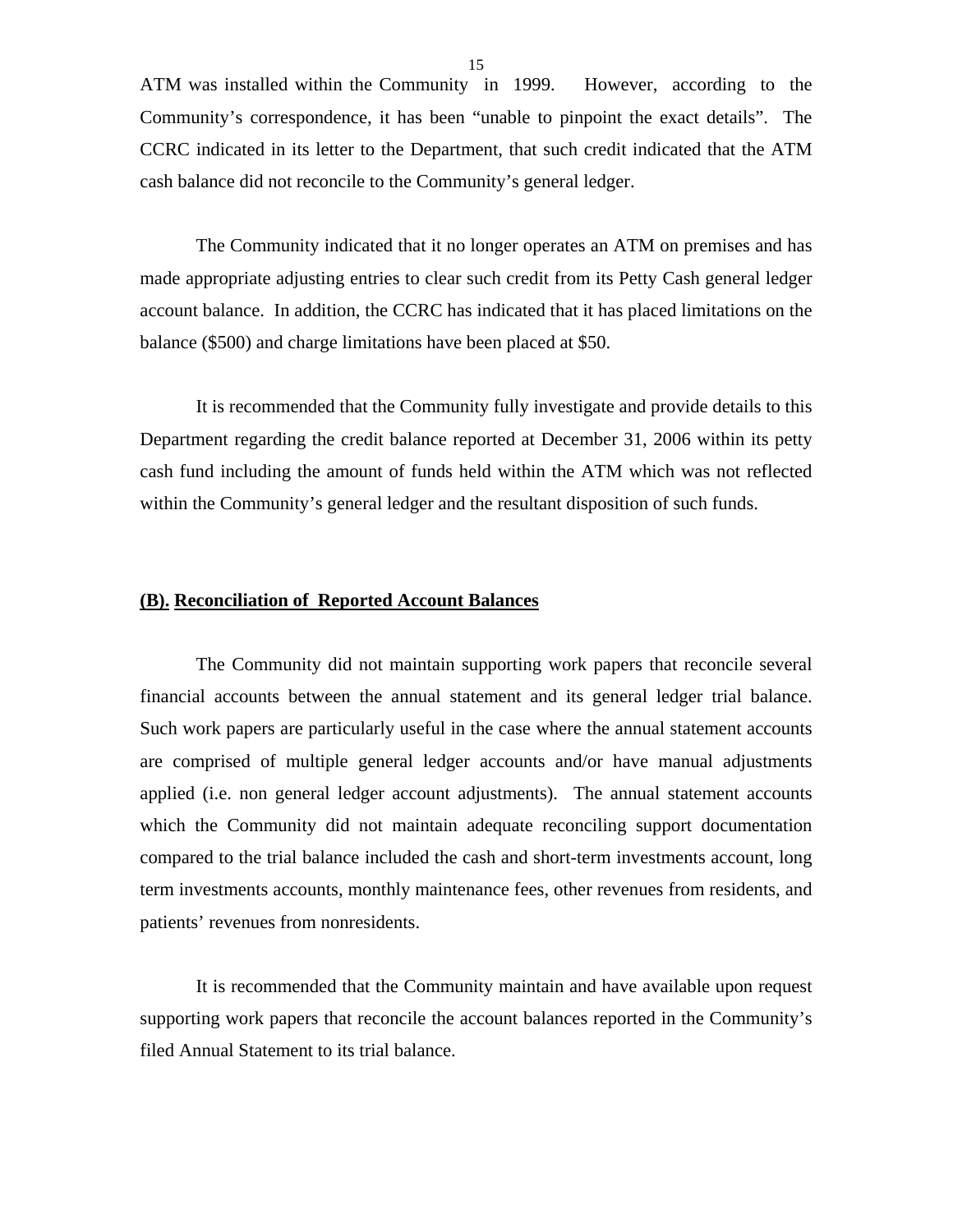### **(C). Reconciliation of CPA Audited Financial Statement and Filed Annual Statement Blank**

The Community does not maintain the accounting details support to reconcile the 2006 year-end balances to several expense accounts reported in Canterbury Woods' CPA audited financial statement. Such expense accounts included salaries and wages, employee benefits, contract labor supplies, supplies, purchased and contracted services and utilities and rentals. These accounts did not reconcile to the Community's trial balance and/or annual statement accounts.

It is recommended that the Community maintain accounting documentation that will provide a reconciliation of the account items reported in its CPA audited financial statement to the account items included in the Community's trial balance and annual statement.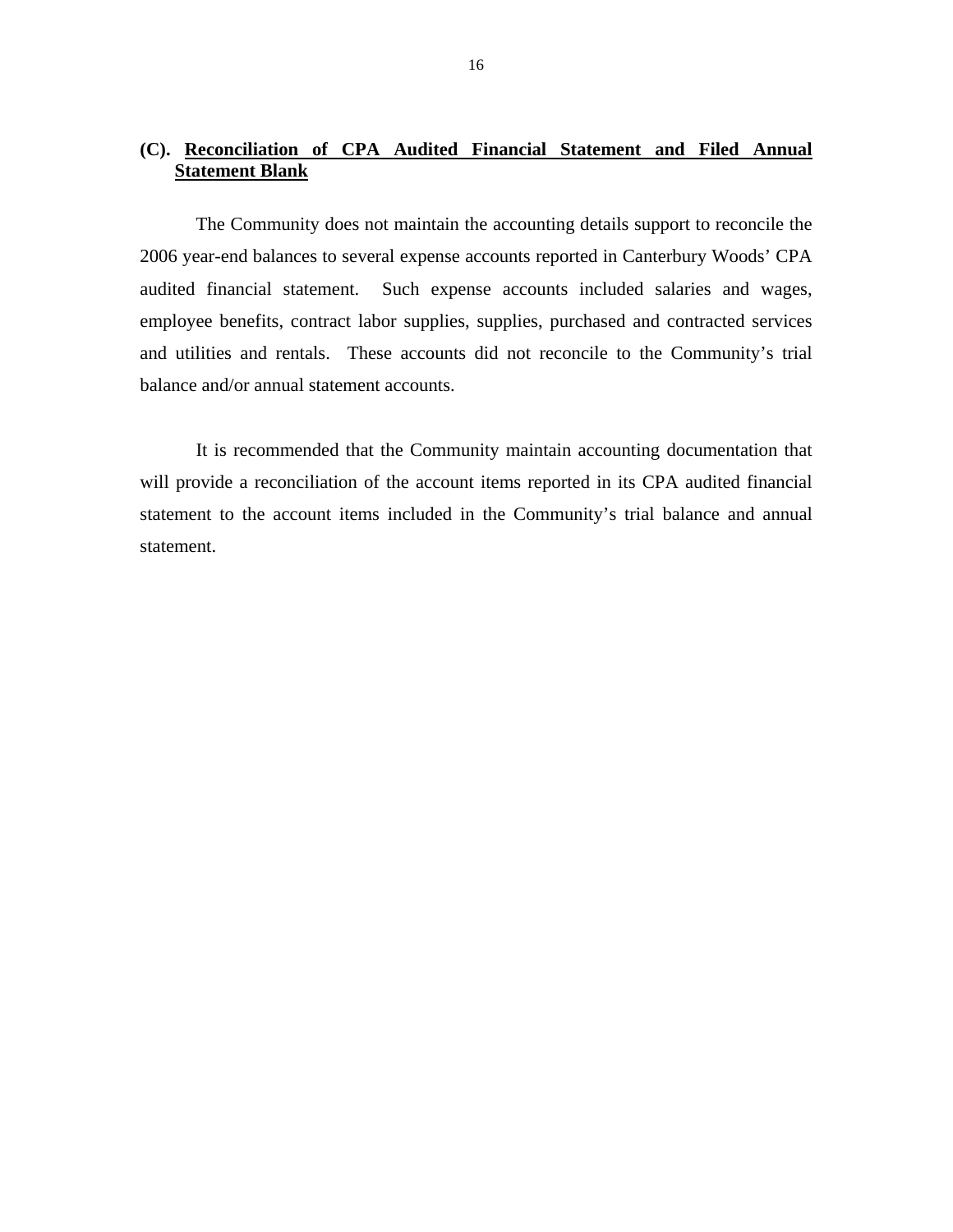## **5. FINANCIAL STATEMENTS**

#### <span id="page-18-0"></span>A. Balance sheet

The following shows the assets, liabilities and surplus as determined by this examination as of December 31, 2005. It is the same as the actuarial balance sheet reported by the Community presented on a statutory actuarial basis pursuant to New York Insurance Department Regulation 140 (11 NYCRR 350).

#### **Assets**

| Cash and invested assets                  | \$33,645,511  |
|-------------------------------------------|---------------|
| Accounts receivable and prepaid expenses  | 827,377       |
| Land                                      | 4,223,927     |
| <b>Building</b>                           | 49,579,682    |
| Fixture, fixtures and equipment           | 13,834,846    |
| Deferred financing costs                  | 1,912,080     |
| Deferred marketing costs                  | 949,055       |
| <b>Total assets</b>                       | \$104,972,478 |
| <b>Liabilities</b>                        |               |
| <b>IDA</b> Bonds                          | \$42,090,000  |
| <b>Financial Institutions</b>             | 6,240,627     |
| Actuarial reserve                         | 60,073,223    |
| <b>Total liabilities</b>                  | 108,403,850   |
| <b>Total Net Surplus</b>                  | \$(3,431,372) |
| <b>Total Liabilities and Net Surplus</b>  | \$104,972,478 |
| Ratio of Net Surplus to Total Liabilities | $(3.2)\%$     |

It should be noted that the asset values herein are reported on a statutory actuarial basis. As such, the values differ from the certified financial statements prepared by the Community's Certified Public Accountants.

 and applying statutory requirements, was impaired in the amount of \$3,431,372. The Community's required actuarial surplus, as determined using generally accepted actuarial standards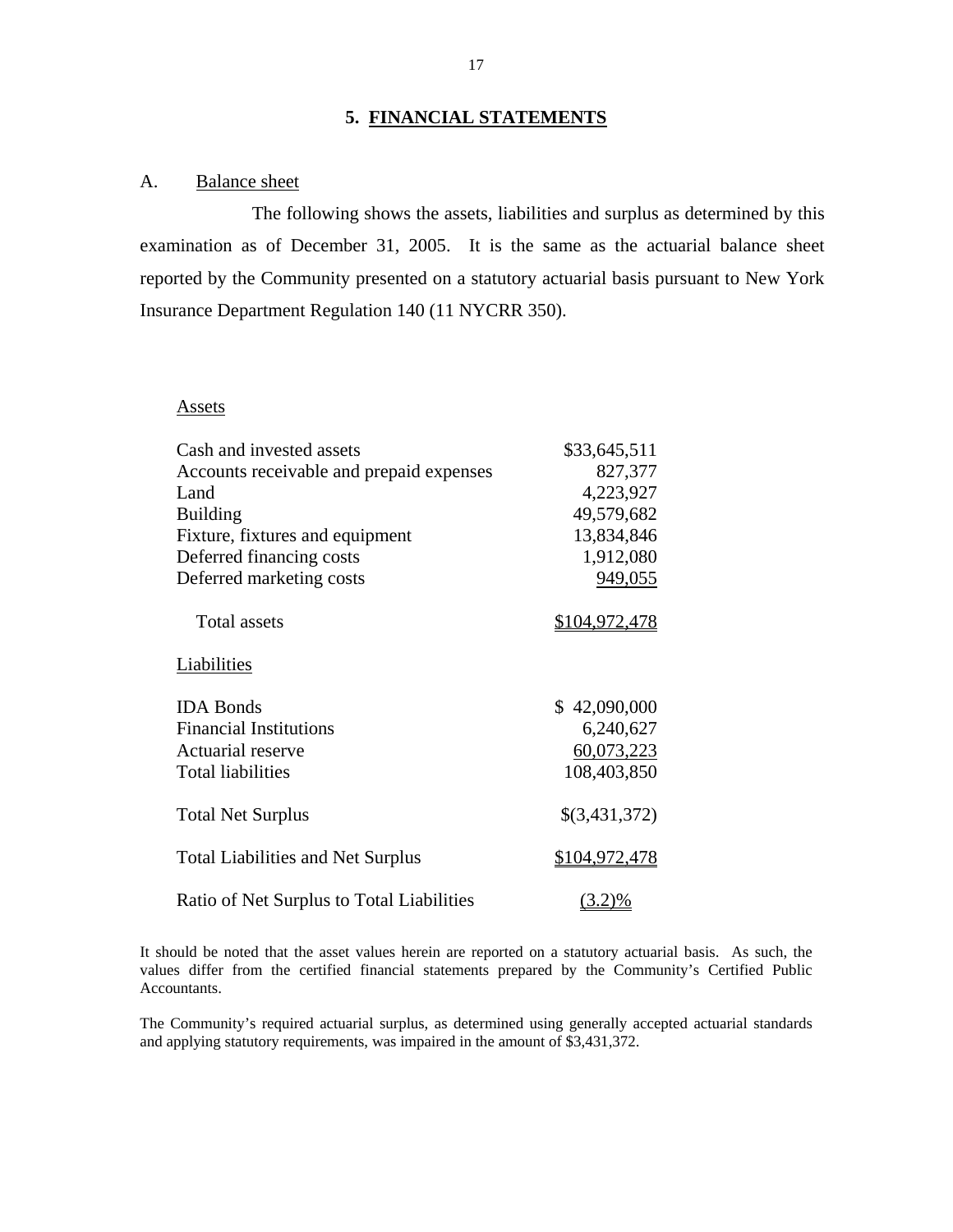## B. Statement of revenue, expenses and surplus

The statement of revenue and expenses is presented on a GAAP basis for the period, January 1, 2004 through December 31, 2005.

## Revenues,

| Revenues,                                        |                           |
|--------------------------------------------------|---------------------------|
| <b>Monthly Maintenance Fess</b>                  | \$14,592,599              |
| <b>Other Revenues from Residents</b>             | 645,749                   |
| Earned Entrance Fees (net of refunds)            | 2,392,560                 |
| <b>Patient Revenues from Nonresidents</b>        | 6,766,781                 |
| Interest and Dividend Income                     | 1,981,624                 |
| Aggregate Write-ins for Other Operating Revenues | 461,639                   |
| <b>Total Revenue</b>                             | \$26,840,952              |
| <b>Operating Expenses</b>                        |                           |
| <b>Interest Expense</b>                          | $\mathbb{S}$<br>5,000,434 |
| <b>Facility and Dining Expenses</b>              | 8,056,297                 |
| <b>Health Expenses</b>                           | 4,829,739                 |
| <b>Administration Expenses</b>                   | 3,962,444                 |
| Depreciation and Amortization                    | 6,815,939                 |
| <b>Real Estate Taxes</b>                         | 1,192,485                 |
| <b>NYS Health Facilities Assessment</b>          | 306,868                   |
| Aggregate Write-ins for Other Operating Expenses | 48,055                    |
| <b>Total Expenses</b>                            | 30,212,261                |
|                                                  |                           |
| <b>Net Loss</b>                                  | (3.371.309)               |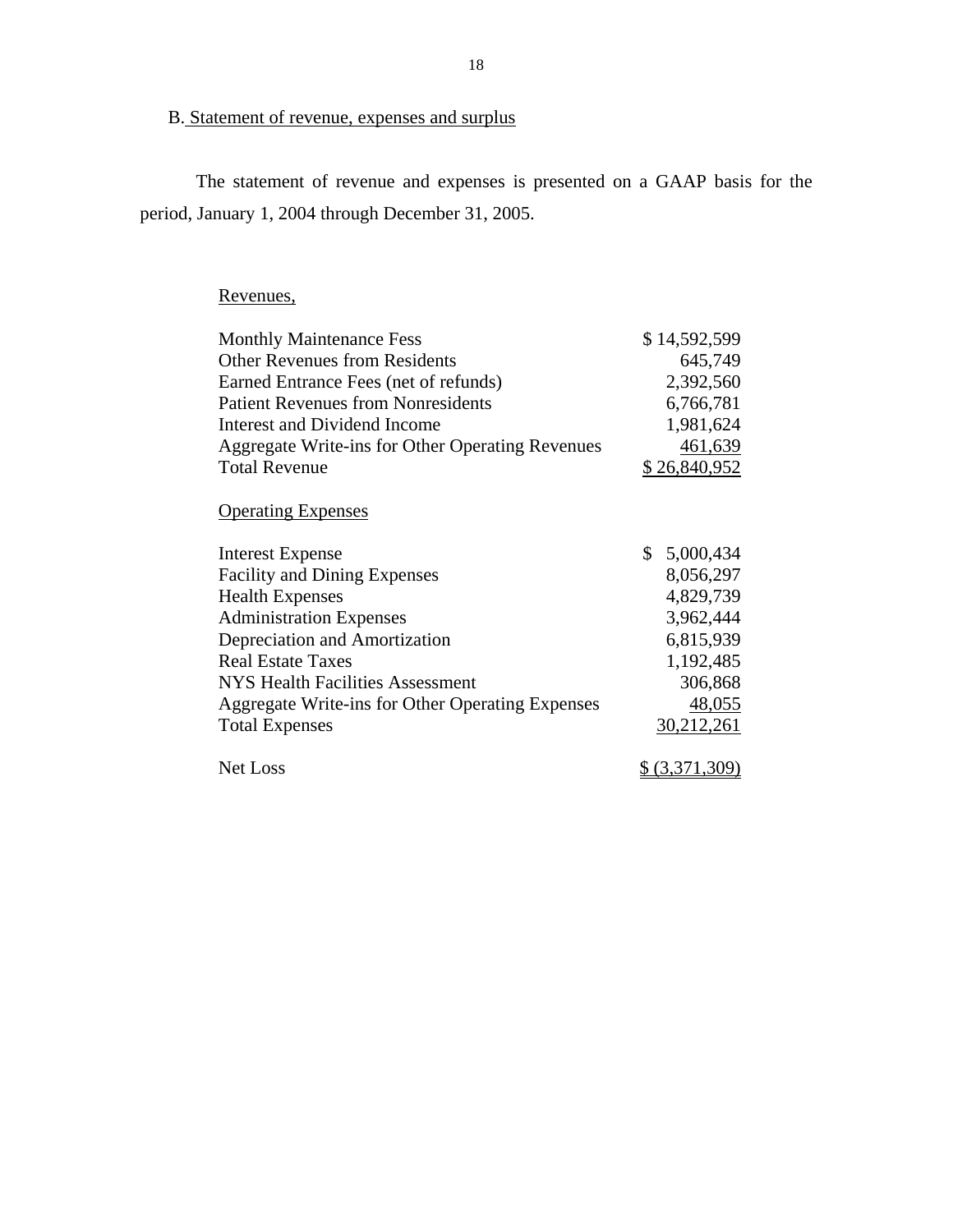### <span id="page-20-0"></span>C. Change in actuarial surplus

Surplus increased \$2,913,267 during the examination period, January 1, 2004 through December 31, 2005, detailed as follows:

|                                                              | Gains in<br><b>Surplus</b> | Losses in<br>Surplus |               |
|--------------------------------------------------------------|----------------------------|----------------------|---------------|
| Surplus per report on examination as<br>of December 31, 2003 |                            |                      | \$(6,344,639) |
| GAAP basis Net Income (Loss)                                 |                            | \$ (3,371,309)       |               |
| Change in Actuarial Surplus                                  | 6,284,576                  | .                    |               |
| Net gain in surplus                                          |                            |                      | \$2,913,267   |
| Surplus per report on examination<br>as of December 31, 2005 |                            |                      | (3,431,3)     |

### **6. MARKET CONDUCT REVIEW**

The examination included a market conduct review focusing on the following major areas:

- a) Sales and advertising,
- b) Disclosure statement,
- c) Residency agreement, and
- d) Residents' handbook.

No problem areas were noted during the review.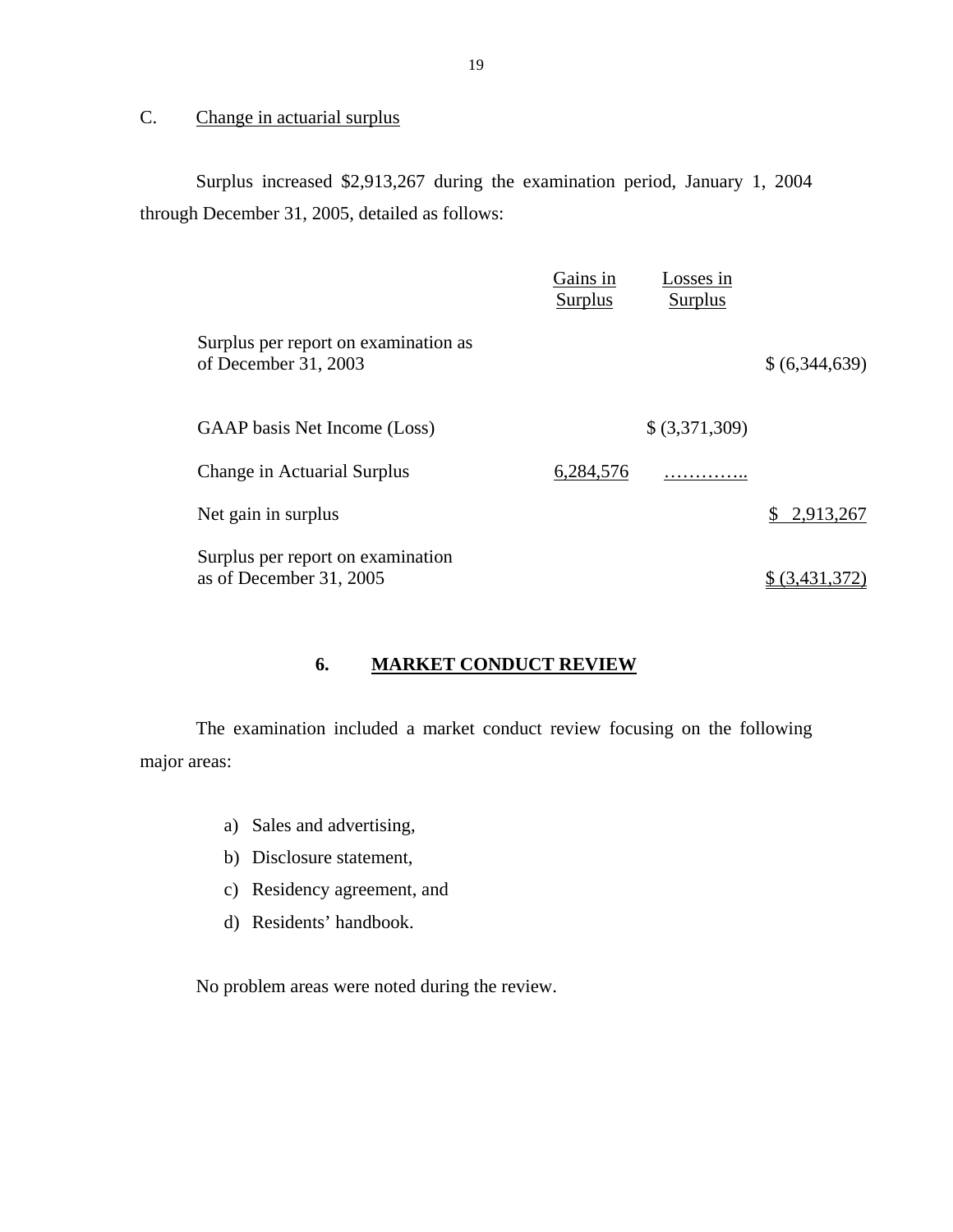#### **7. CONCLUSION**

<span id="page-21-0"></span>As of December 31, 2005, the Community's minimum surplus requirement,, as determined using generally accepted actuarial standards and applying statutory requirements was impaired in the amount of \$3,431,372.

The Community is currently operating under a Plan of Restoration that was prepared as of June 15, 2006 to resolve its surplus impairment. The Plan was accepted by the New York Insurance Department on August 7, 2006.

It is recommended that the Community continue to operate under its Plan of Restoration, as approved by the New York Insurance Department on August 7, 2006, in order to bring its surplus to the minimum required level.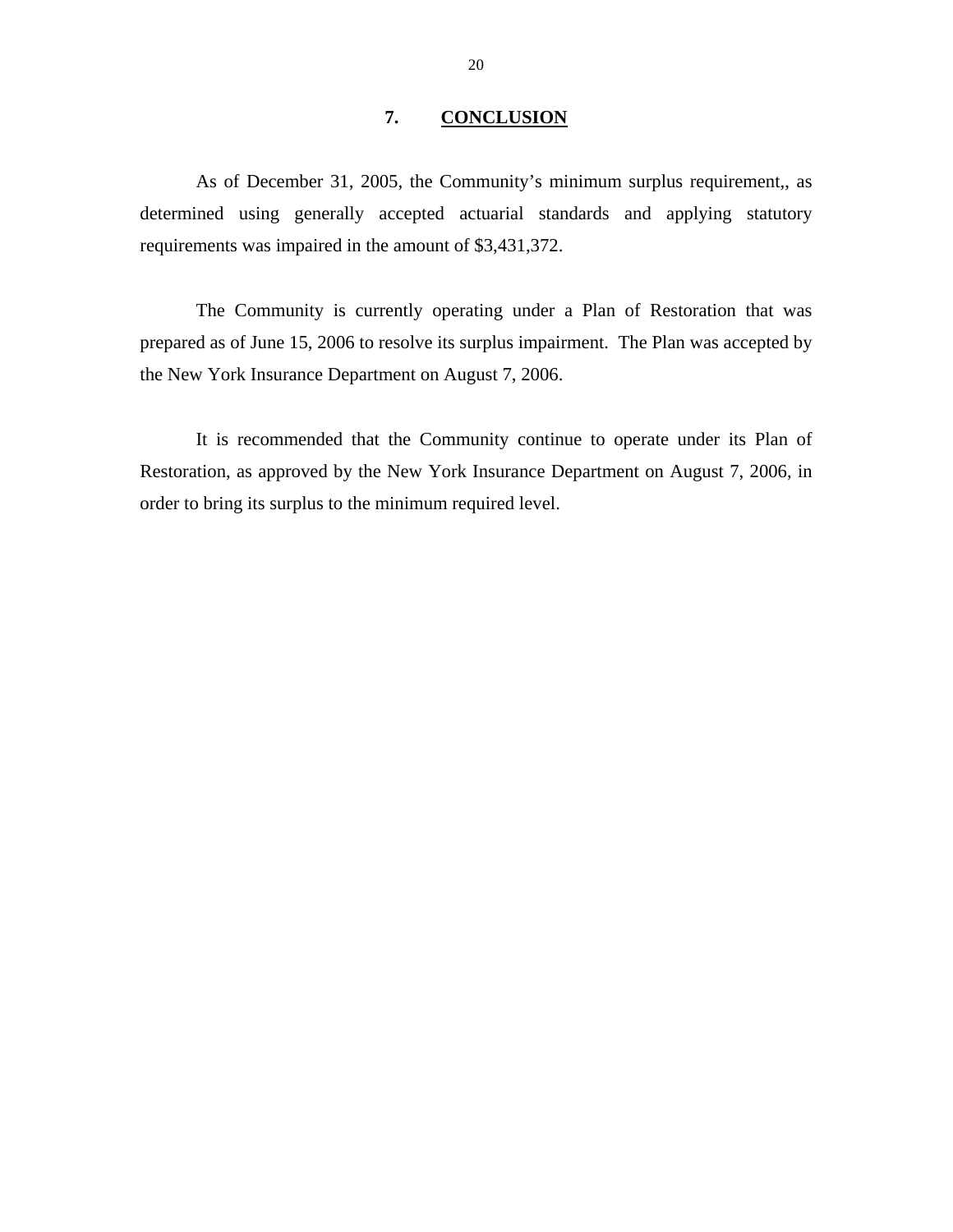## **8. SUMMARY OF PRIOR EXAMINATION COMMENTS AND RECOMMENDATIONS**

#### **ITEM**

#### PAGE NO.

6

6

7

#### A. Management

i. It is recommended that the Community comply with Article IV, paragraph 1 of its by-laws and hold the appropriate number of board meetings each year.

The Community has complied with this recommendation.

ii. It is recommended that the Community comply with Article IV, paragraph 3 of its by-laws and require a quorum for all board meetings. 6

The Community has complied with this recommendation.

iii. It is recommended that the Community comply with Article III, paragraph 7 of its by-laws and remove those directors who fail to attend three consecutive meetings.

The Community has not complied with this recommendation.

iv. It is recommended that the members of the board of directors attend at least one-half of the regular board meetings. Board members who are unable or unwilling to attend meetings consistently should resign or be replaced.

The Community has not complied with this recommendation. It is noted that a similar recommendation was made in the previous report on examination.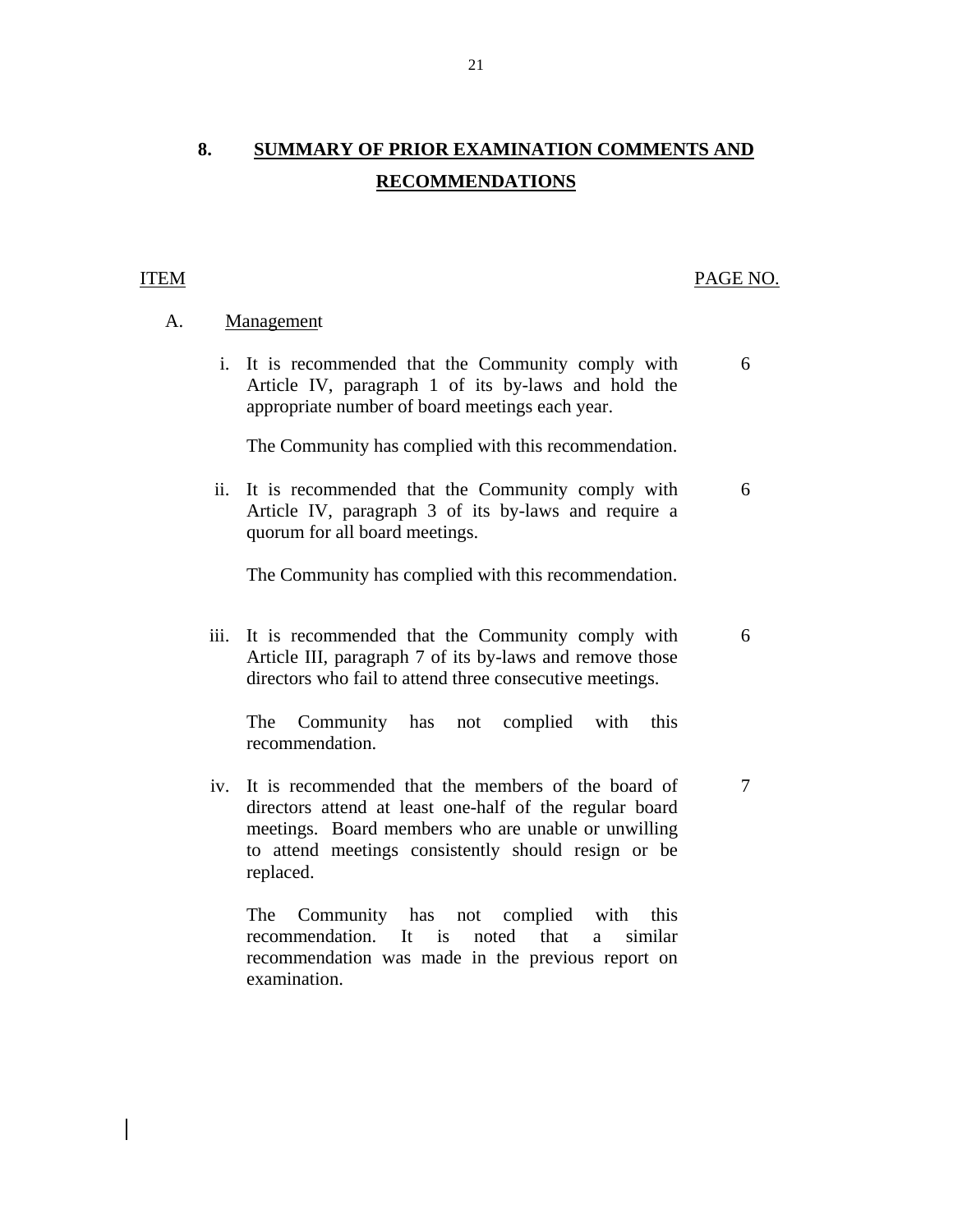v. It is recommended that the Community maintain a minimum of \$300,000 in fidelity insurance coverage covering officer or employee dishonesty.

22

The Community has complied with this recommendation.

- B. Holding company system
	- i. It is recommended that the Community maintain a signed agreement with its provider of management services. 10

The Community has not complied with this recommendation.

#### Investments C.

Investments<br>
i. It is recommended that the Community's boards of directors approve and set forth its investment policy in a formal document. 11

The Community has complied with this recommendation.

ii. It is recommended that the Community establish custodial agreements with the financial institutions that safeguard its investments and include the enumerated protective covenants and provisions in those agreements. 12

The Community has not complied with this recommendation. It is noted that a similar recommendation was made in the previous report on examination.

#### **Information** systems D.

Information systems<br>i. It is recommended that the Community establish and implement a formal schedule to update its computer software security programs. 12

The Community has complied with this recommendation.

7

.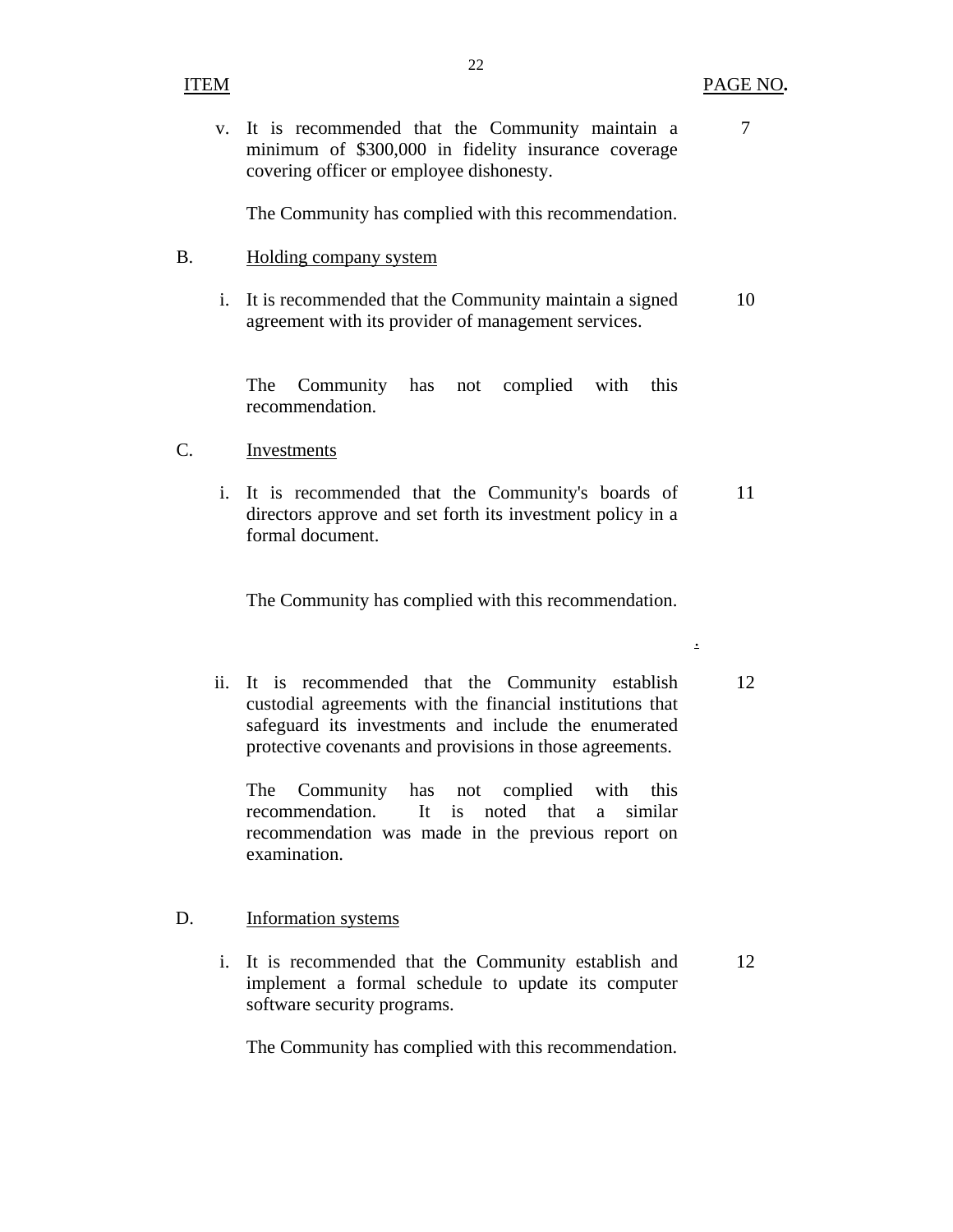#### Required actuarial surplus E.

Required actuarial surplus<br>i. It is recommended that the Community continue to operate under its Plan of Restoration as required by New York Insurance Department Regulation 140 (11 NYCRR  $350.8(a)$ ). 16

The Community is complying with this recommendation.

#### F. Residency Agreement

i. It is recommended that the Community require residents to comply with the Residency Agreement and submit annual proof of Medicare A and B or equivalent health care coverage. 17

The Company has complied with this recommendation.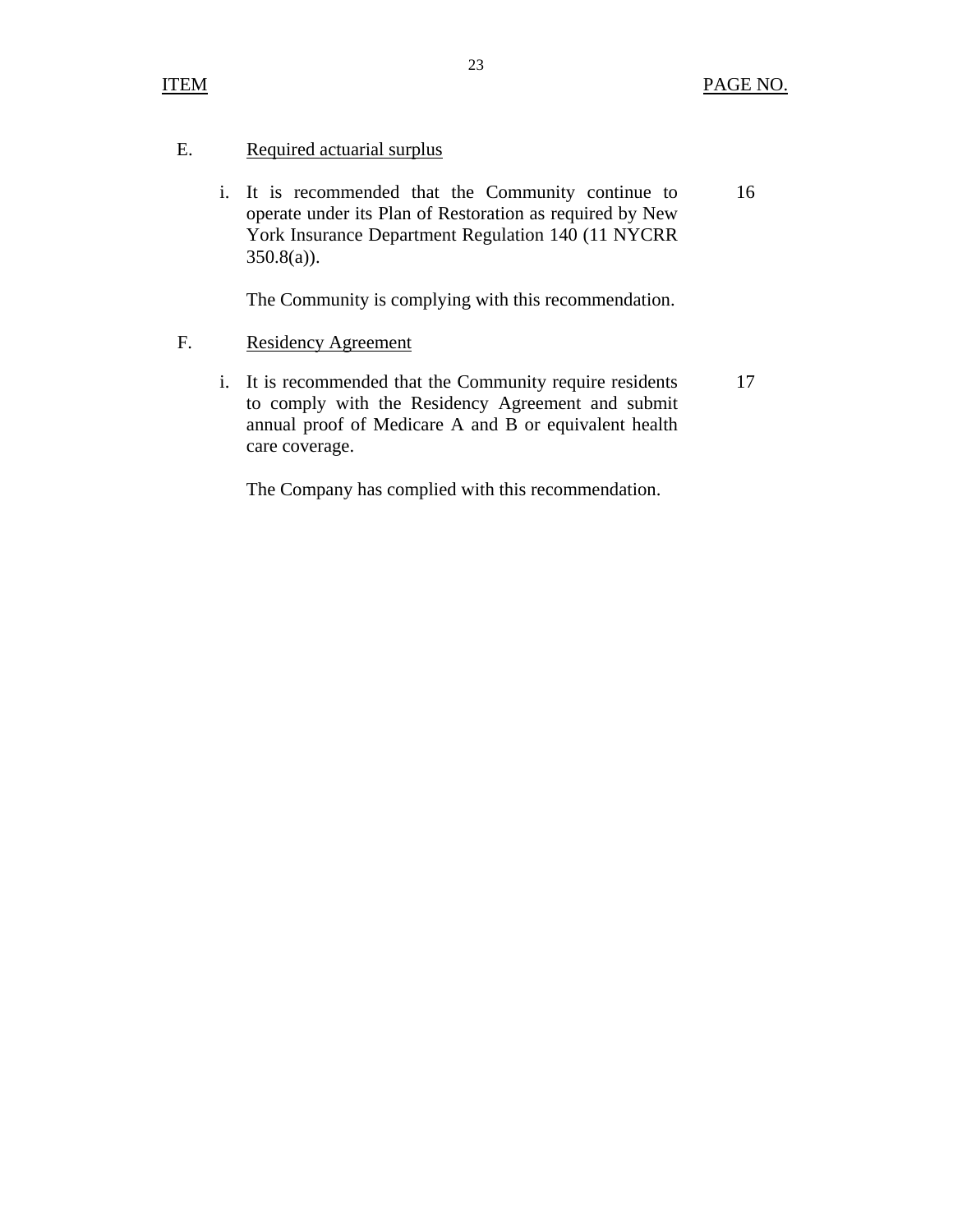#### **9. SUMMARY OF COMMENTS AND RECOMMENDATIONS**

#### **ITEM**

#### PAGE NO.

A. The Community's required actuarial surplus as determined 1,3,17,20 using generally accepted actuarial standards and applying statutory requirements, was impaired by the amount of \$3,431,372 as of December 31, 2005. The Community is currently operating under a Plan of Restoration (Plan) that was accepted by the New York Insurance Department on August 7, 2006.

> It is recommended that the Community continue to operate under its Plan of Restoration, as approved by the New York Insurance Department on August 7, 2006, in order to bring its surplus to the minimum required level.

#### Management

.

- B. <u>Management</u><br>i. It is recommended that the Community ensure that directors serving on Canterbury Woods' board of directors are elected annually by the sole member in compliance with Article II, paragraph 2 of the Community's by-laws.
	- relative to the election of the Community's board of directors. ii. It is recommended that the Community maintain copies of the minutes of the annual meetings of the sole member If no such meetings were held by the sole member, the Community should maintain copies of signed consents by ECH & A evidencing the sole member's approval and election of the Community's board of directors pursuant to Article II, paragraph 7 of the Community's bylaws.
	- iii. It is recommended that the Community's board of directors hold its annual meeting during the month of April as stipulated in its by-laws. If the annual meeting is held in a different month, the minutes of the board of directors should clearly indicate that such meeting has been designated as the Community's annual meeting.
	- iv. It is recommended that the Community report in its filed annual statement only those board members who are actually on the board of directors as of the filing date of the annual statement.

6

6

6

7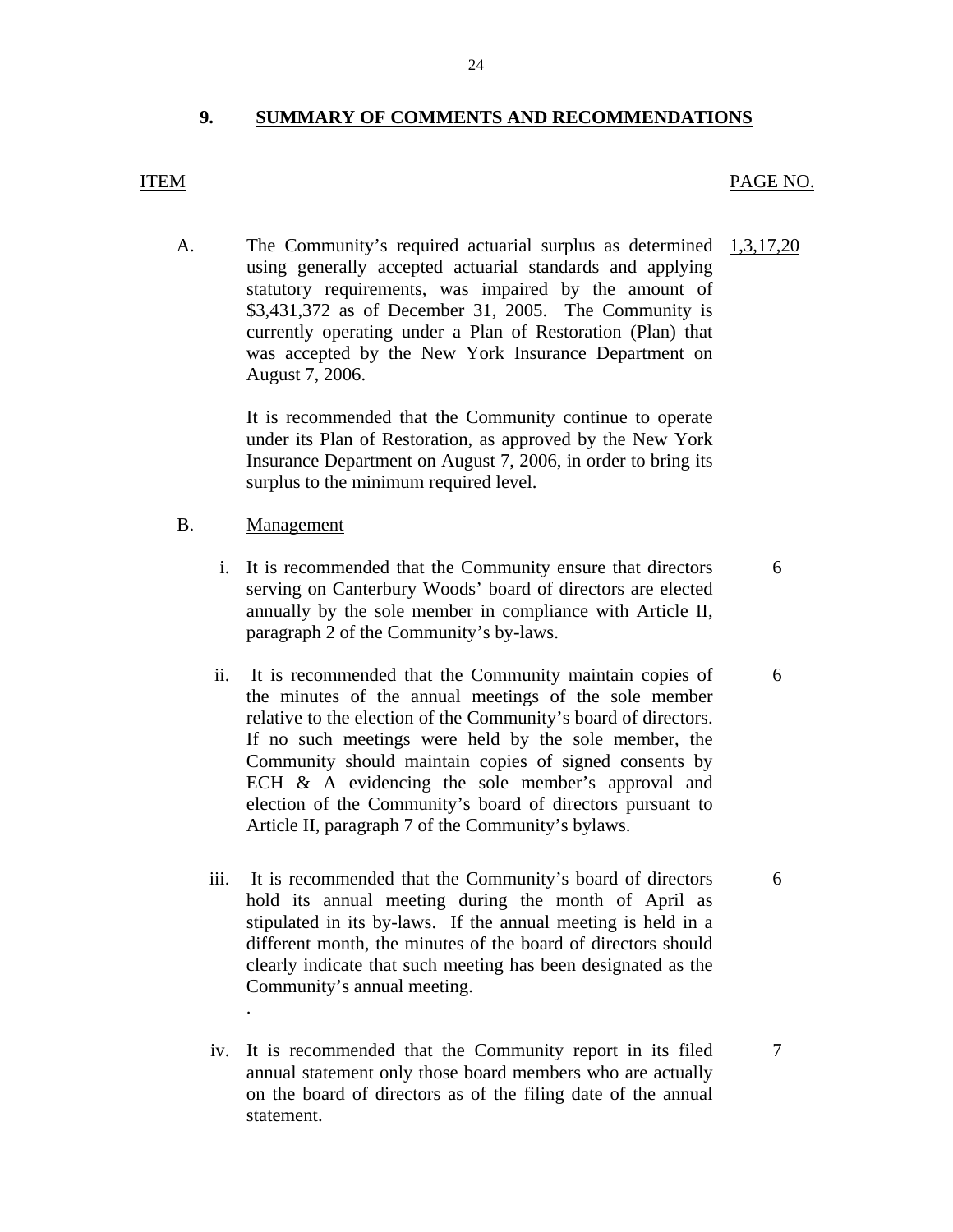#### **Holding Company System**

- C. Holding Company System<br>i. It is again recommended that the Community implement a written management agreement with its provider of services, Episcopal Church Home and Affiliates, Inc. (its parent). 10
	- ii. It is recommended that the Community report its incurred management fees in Report # 2 of its filed annual statements. 11

#### **Bank Custodial Agreements**

D. Bank Custodial Agreements<br>i. It is recommended that, with regard to the Community's investments which are not held pursuant to a bond indenture with the Industrial Development Agency, the Community establish custodial agreements with the financial institutions that safeguard its investments and include the enumerated protective covenants and provisions in those agreements. 13

#### **Accounts and Records**

- E. Accounts and Records<br>i. It is recommended that the Community fully investigate and provide details to this Department relative to the credit balance reported at December, 31, 2006 within its petty cash fund including the amount of funds held within the ATM which was not reflected within the Community's general ledger and the resultant disposition of such funds. 15
	- ii. It is recommended that the Community maintain and have available upon request supporting work papers that reconcile the account balances reported in the Community's filed Annual Statement to its trial balance. 15
	- iii. It is recommended that the Community maintain accounting documentation that reconcile the account items reported in its CPA audited financial statement to the trial balance and annual statement accounts. 16